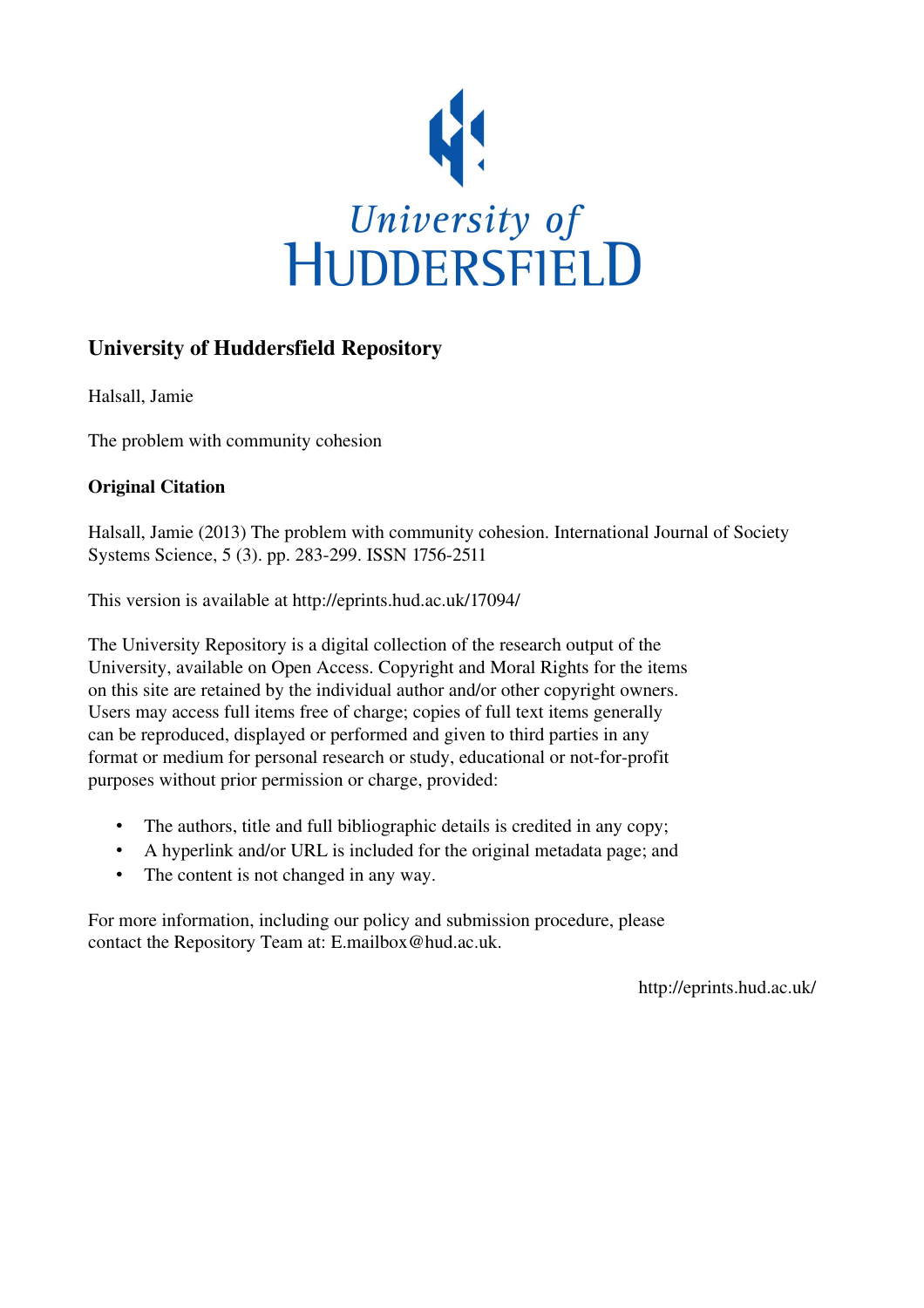## **The Problem with Community Cohesion**

#### **Jamie Halsall**

School of Human and Health Sciences University of Huddersfield, Queensgate, Huddersfield, HD1 3DH, UK Email: j.p.halsall@hud.ac.uk

# **Abstract**

*It is ten years since the Civil Disturbances took place in Bradford, Burnley and Oldham. After these events Community Cohesion was introduced and this concept has recently become progressively at the forefront in public policy debates. The term was effectively developed as a direct response to the civil disturbances in 2001 as Oldham, Burnley and the City of Bradford were at the epicentre of disorder at this time. The civil disturbances have widely been understood by central government as resulting from a lack of social cohesion. The concept of community cohesion is seen, by central government, to be the solution to solving the issues of segregation among communities. This paper critically examines, from a policy context, the debates around community cohesion. Drawing on qualitative research conducted in Oldham in Greater Manchester, the paper presents an insight into how community cohesion is perceived by policy makers and residents.* 

**Key Words:** Central Government, Civil Disturbances, Community, Community Cohesion, New Labour, Multiculturalism, Local Government, Oldham, Regeneration, Segregation, Social Capital and Social Cohesion.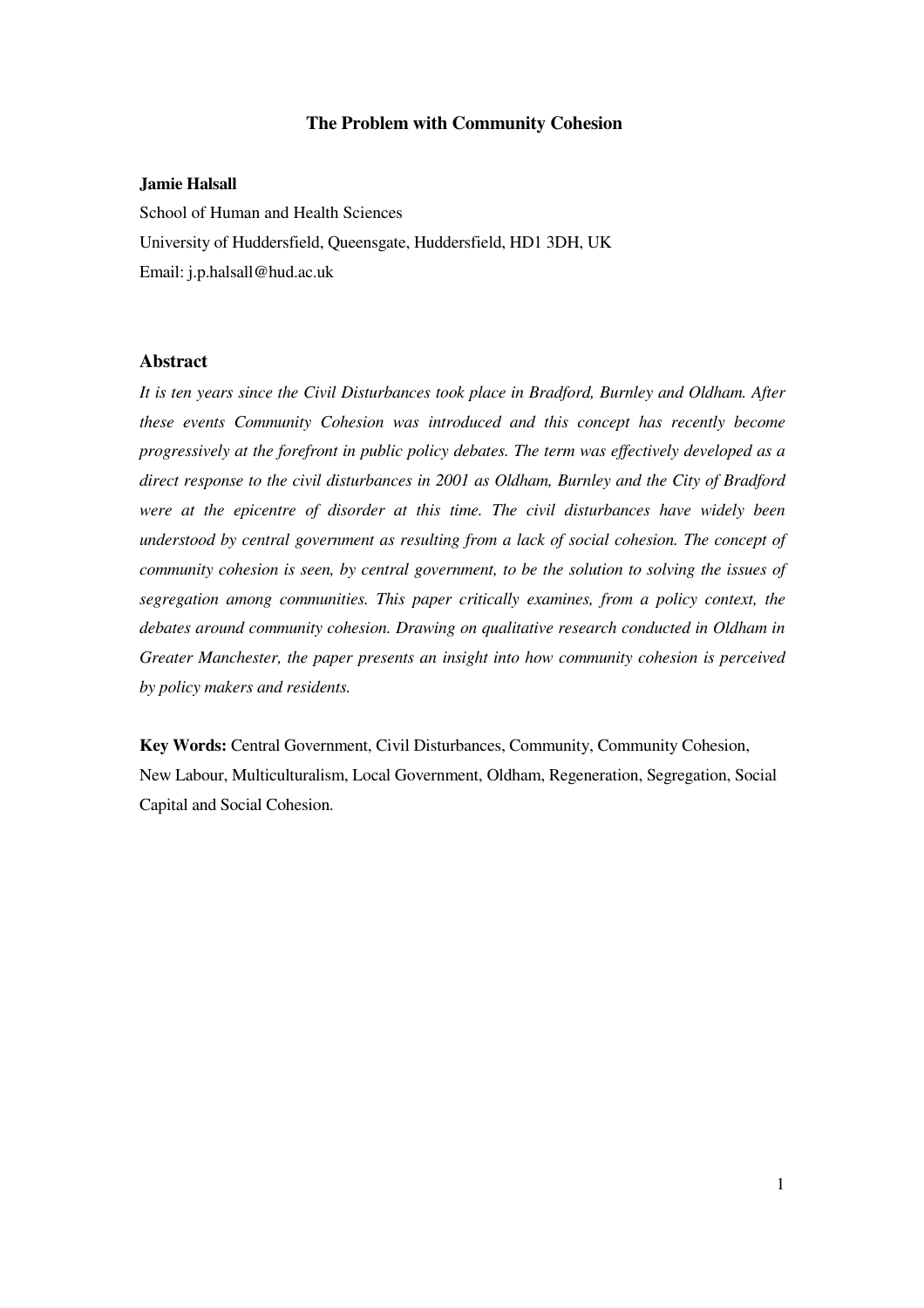**Biographical note: Jamie Halsall** is Senior Lecturer and Course Leader in Social Sciences in the Department of Behavioral Sciences and Social Sciences at Huddersfield University. In 2003 Jamie gained a BA (Hons) degree in Geography from Edge Hill University. The following year he gained a Masters degree in the Geographies of Globalisation and Development. In 2010 he completed his Doctorate of Philosophy while studying at the University of Liverpool. In March 2011 he became a Fellow of the Higher Education Academy. Jamie Halsall's research interests lie in: Community Cohesion, Civil Disturbances, Ethnicity and Urban Regeneration.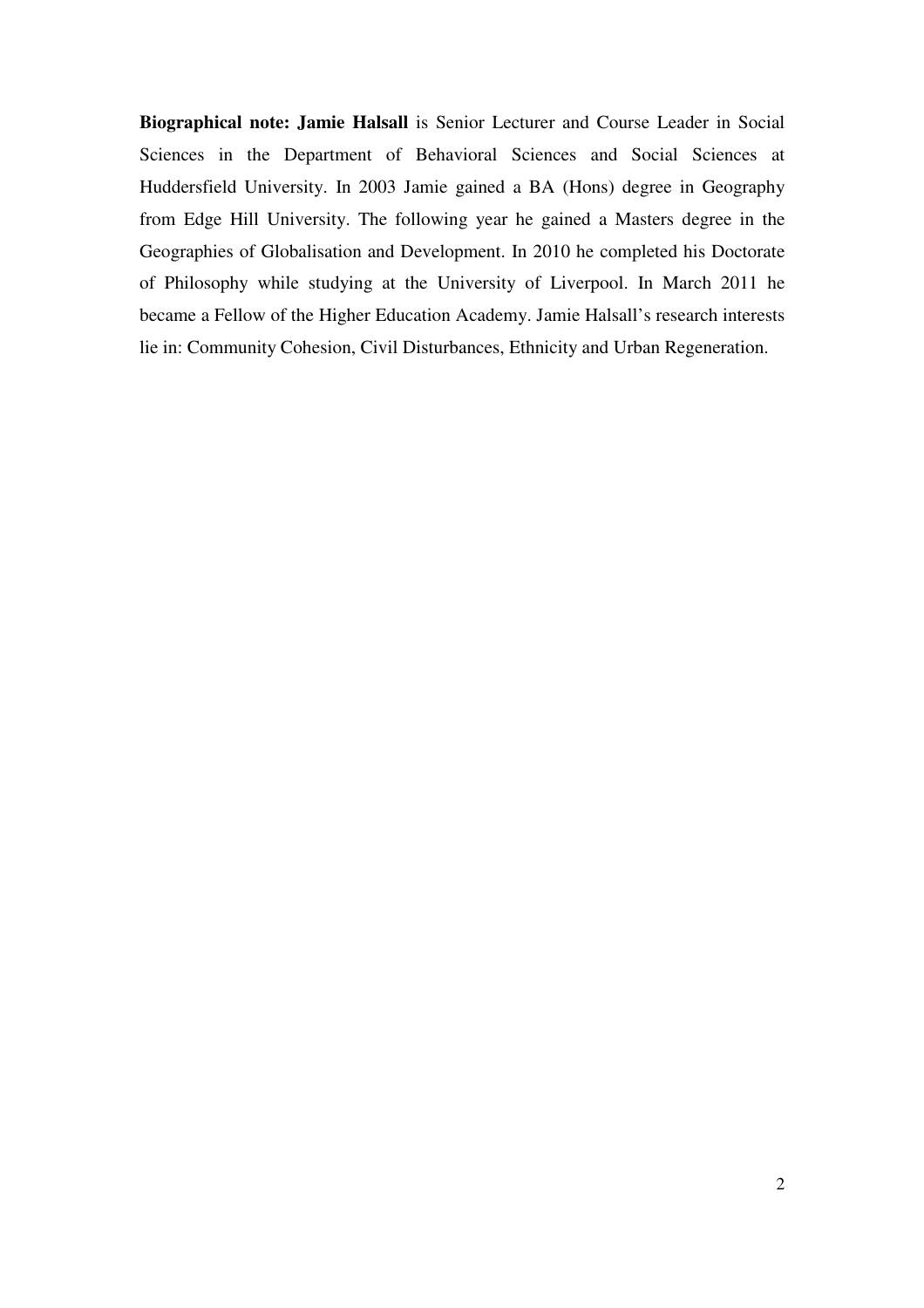#### **Introduction**

Since the election of New Labour in 1997 the word community has returned to the social and political agenda. Over the last 50 years there have been changes in the phrasing and terminology used when referring to community. In the 1970s the popular term was 'community,' and by the 1980s the phrase 'social cohesion' was brought in. Fundamentally, social cohesion was put in place to tackle divisions within communities. Following the millennium, tensions between the white and British Asian communities became more evident. During the spring and summer of 2001, for example, civil unrest erupted in England's northern mill towns. The violent community disorder was described as some of the worst in 20 years (Kundnani, 2007) and involved hundreds of, mainly young, people. The incidents involved the intervention of over 400 police and caused millions of pounds worth of damage. In total 395 people were arrested in conjunction with the rioting (Denham, 2001). To many it was a blatant reminder of the established racism and cultural intolerance in Britain (Amin, 2002). The cause of the troubles has been extensively debated. It was generally agreed that each disturbance was motivated by an intervention from the British National Party (BNP), British Asian youths and the police. When the media reported these disturbances they highlighted racial tensions. There were reports of 'no-go areas' emerging between British Asians and whites (Bagguley and Hussain, 2008).

After the disturbances, independent panels were set up by the Home Office to investigate what were the main causes of the conflicts. In each inquiry it was argued that communities were effectively living parallel lives, which was seen to be both a failure within the communities themselves, and of social policy in general, citing 'social segregation' as a contributory factor. In each independent report the language was strong and clear. Ouseley (2001) was alarmed that some parts of Bradford were drifting 'towards self-segregation' and was concerned that 'white flight' and 'middle class' people were moving 'out of the city' and 'leaving behind an underclass of relatively poor white people and visible minority ethnic communities' (Ouseley, 2001, p.9). Moreover, Ouseley (2001) went on to state that if this trend continued it was almost inevitable that the British Asian and the white communities would become even more segregated in terms of social and economic indicators. In 2001, following the civil disturbances which took place in Bradford, Burnley and Oldham, the term 'community cohesion' was introduced. What is relatively important about the concept of community cohesion is that it is widely regarded as the new framework for governing race relations in Britain.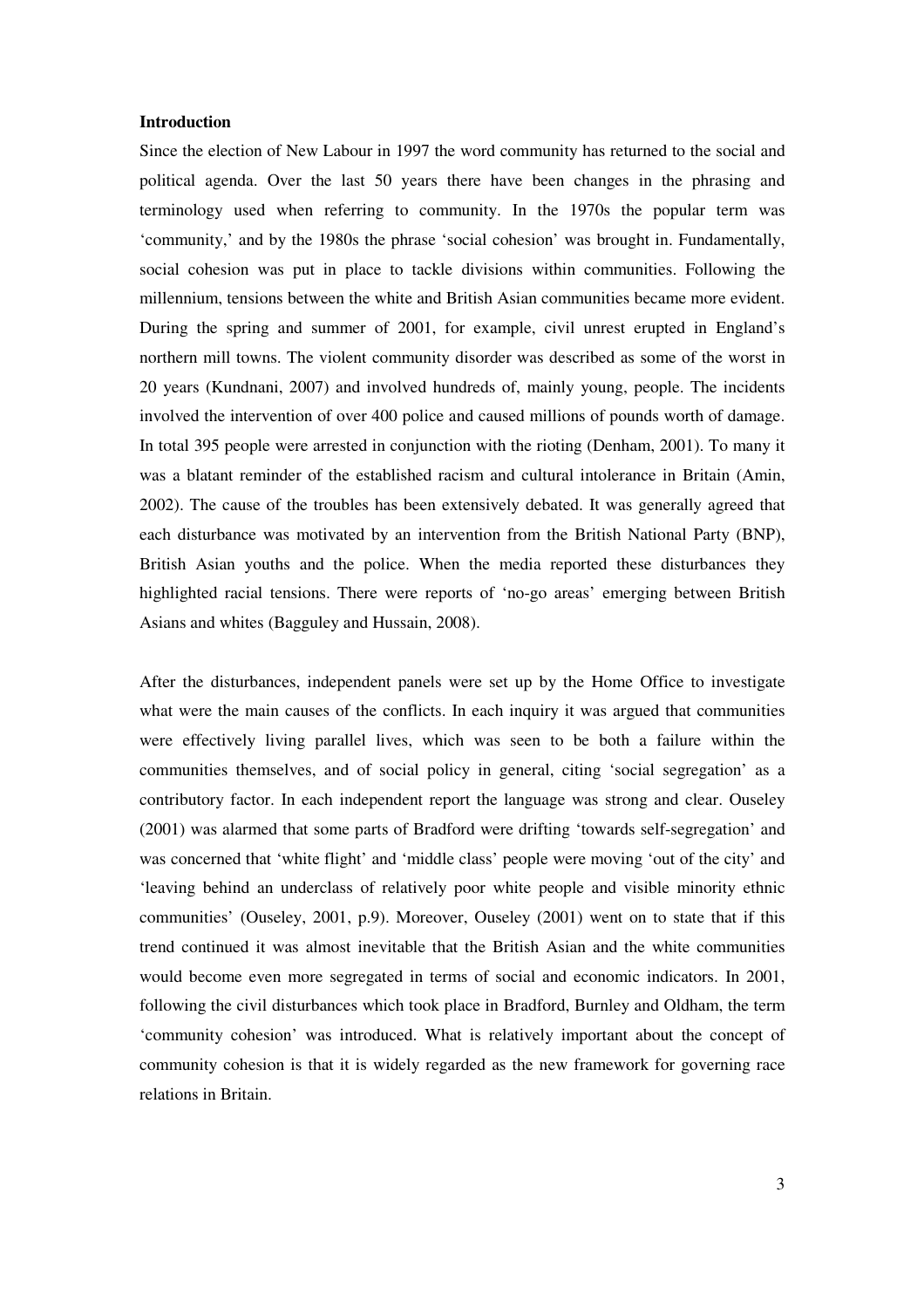From this point forward there has been a shift in central government policy. The historical events since 2001 have brought about a fundamental change in central government policy as policies of 'social cohesion' have been discarded and have been replaced by 'community cohesion' policies. In essence, community cohesion is seen to be a potential problem-solver regarding segregation between ethnic minority groups and the white population. The Cantle Independent Review Report (2001) defined community cohesion as a set of values and shared challenges that endeavoured to develop trust and hope in a community.

Since the introduction of community cohesion there have been numerous written and debated contributions (Kundnani, 2007; Flint and Robinson, 2008). This paper argues that local residents and local policy makers do not view the concept of community cohesion with confidence. They are cynical about the policy's capability to tackle the complexities of divisions within Oldham. This paper is divided into five sections. The first section will examine the past and current developments in communities in the British context. The second section will explore the issues and debates surrounding the concept of community. The third section will outline how this research was undertaken. The fourth section of the paper will present the findings from a case study research with reference to community cohesion. The final section of this paper draws on the key findings.

#### **1. Treatise on Community**

Notions about community have always played a role in urban strategies but now community cohesion is the driving force behind central government policy. In 1997, the arrival of the New Labour Government brought a renewed emphasis on involvement and development in communities (Brown et al., 2001; Lauder et al.*,* 2006). The concept is held to be innovative, both for British institutions and in the public debate. The ideas of community cohesion originate from North America and Canada (Cantle, 2001). Significantly, community cohesion overlaps with the concept of multiculturalism although this was not at first recognised by policy makers.

Multiculturalism was introduced to Britain in the 1960s by Roy Jenkins, the then Home Secretary. Modood (2007) has observed that countries such as Australia and the United States claim to live in multicultural societies. This is the basis for today's approach to Britain's multicultural society, whereby central government follows models from other countries. In a nutshell, multiculturalism recognises the existence of many sociological groups in a society. It is thus important to promote a cohesive understanding of the issues within and between these groups. Parketh (2000, pp.2-3) has defined multiculturalism as 'not about differences and identity *per se* but about those that are embedded in and sustained by culture; that is, a body of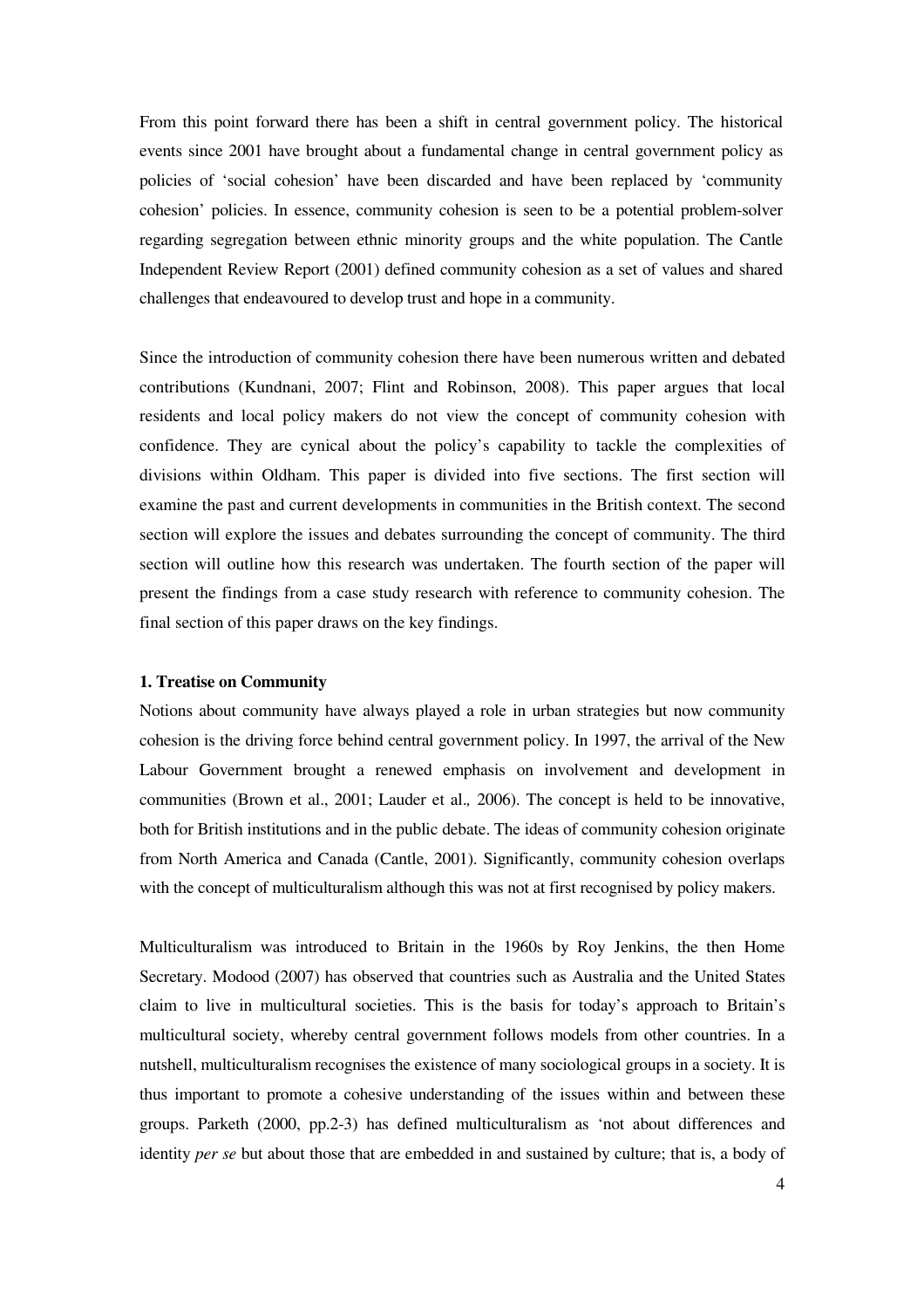beliefs and practices in terms of which a group of people understand themselves and the world and organise their individual and collective lives.' As it will be seen, the theories of multiculturalism and community cohesion have the same set of principles but when community cohesion was launched back in 2001 by Ted Cantle, there was no specific reference to multiculturalism. Moreover, it has been argued that the introduction of community cohesion was the death of multiculturalism (Burnett, 2007). As Kundnani (2002, p.67) notes, since the events of civil disturbances and September 11<sup>th,</sup> central Government has 'sounded the death knell for multiculturalist policies' and these have effectively been replaced by community cohesion.

Social capital complements both the theory and the practice of community cohesion (Cantle, 2005). Over recent years social capital has become increasingly popular and influential with urban policymakers (Mayer, 2003). Aldridge et al., (2002) have stated the reason why urban policymakers are fascinated with social capital is that it is an alternative way of describing 'community' because a traditional community encapsulates networks, friendships and shared social values. The concept of social capital has been around for some time and in the past the term was seen to be ambiguous. Robert Putnam, an American political scientist, has championed social capital (Putnam, 1993; 1995a; 1995b; 2000; 2007) and has brought the concept to the forefront in public debate, as Field (2003), notes Putnam has rescued the term from social and economic theory. Furthermore, social capital is now seen to be clear-cut because Field (2003, p.1) argues that social capital can be 'summed up in two words: relationships matter.' This observation by Field (2003) that relationships matter is directly linked to social policy because crucially social capital has one main purpose, to promote the cohesion of a community. Social capital has been defined by many scholars (Baron et al., 2000; Zetter et al., 2006; MacGillivray, 2002) but the most significant definition on social capital is by Robert Putnam (1995, p.67) he defines social capital as

"...features of social life - networks, norms, and trust - that enable participants to act together more effectively to pursue shared objectives.…Social capital, in short, refers to social connections and the attendant norms and trust."

For social capital to work effectively it must first of all be practiced efficiently within governance as the ideas around social capital are strongly linked to governance. Skidmore et al., (2006, p.8) have noted that there are strong connections 'between the properties of social capital and effectiveness of governance.' Hence the promotion and practice of social capital means better governance (Putnam, 1993). The success of social capital is the development of institutions and opportunities for public engagement and involvement. As Kearns (2003, p.52)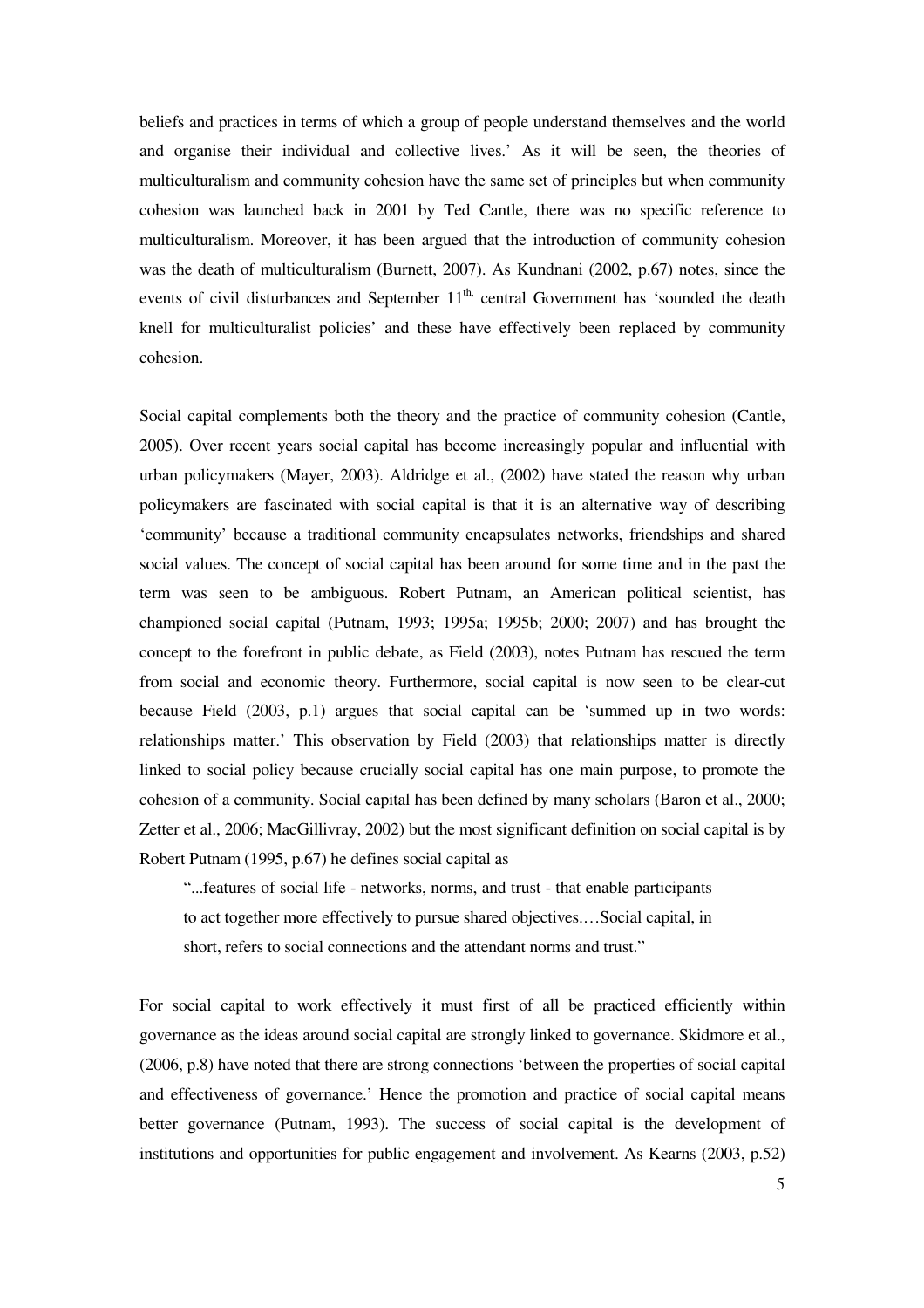argues 'the crucial role attributed to social capital in the regeneration of deprived areas fits nicely with New Labour's so-called 'Third Way Politics.' However, there has been some criticism on the development of social capital because Maloney et al. (2000) have argued that social capital lacks leadership within the local government framework. Furthermore, (Kearns, 2003, p.26) has provided an itemised criticism of social capital

- Sectional unrest undermine economic performance
- Old boy networks inhibit social mobility
- Strongly bonded social groups may exacerbate community conflicts
- Strongly bonded and spatially concentrated groups can become insular
- Social capital can be used to promote damaging behaviour
- Strong communities can be oppressive and conformist

In addition Lowndes and Wilson (2001) have stressed that public involvement in local communities is difficult to encourage. Due to the events of 2001, because there was a demand for communities to bridge together, this framework has changed from social capital to community cohesion (Skidmore et al.*,* 2006; Sullivan, 2009). Further to this there is the added complexity of introducing the conceptualisation of social capital within the context of governance thus creating subtle differences in approaches.

### **2. Issues and Debates of Community Cohesion**

There are conflicting debates on a clear definition of community cohesion. The term is capable of multiple interpretations and Harrison (2005) has argued that community cohesion can be linked with other broad concepts such as 'social capital', 'social cohesion', or 'the social glue.' Markusen (2003) has noted that these types of concept have created fuzziness in terms of clarity and how they can be tested. According to Cantle (2001), community cohesion originates from economic terms but now the concept involves a broader range of issues.

This categorising of community cohesion is useful because it shows linkages with social cohesion. Moreover, it could be said that community cohesion is simply a build on from social cohesion. Cantle (2005) has argued that the terms community cohesion and social cohesion are interchangeable. Cantle (2005, p.52) defines both concepts

"Social Cohesion reflects divisions based on social class and economic factors and is complemented by social capital theories relating to the 'bonding' between people and the presence of mutual trust. It is seen to be undermined by the social exclusion experienced by individuals or groups, generally defined by their social class and economic position."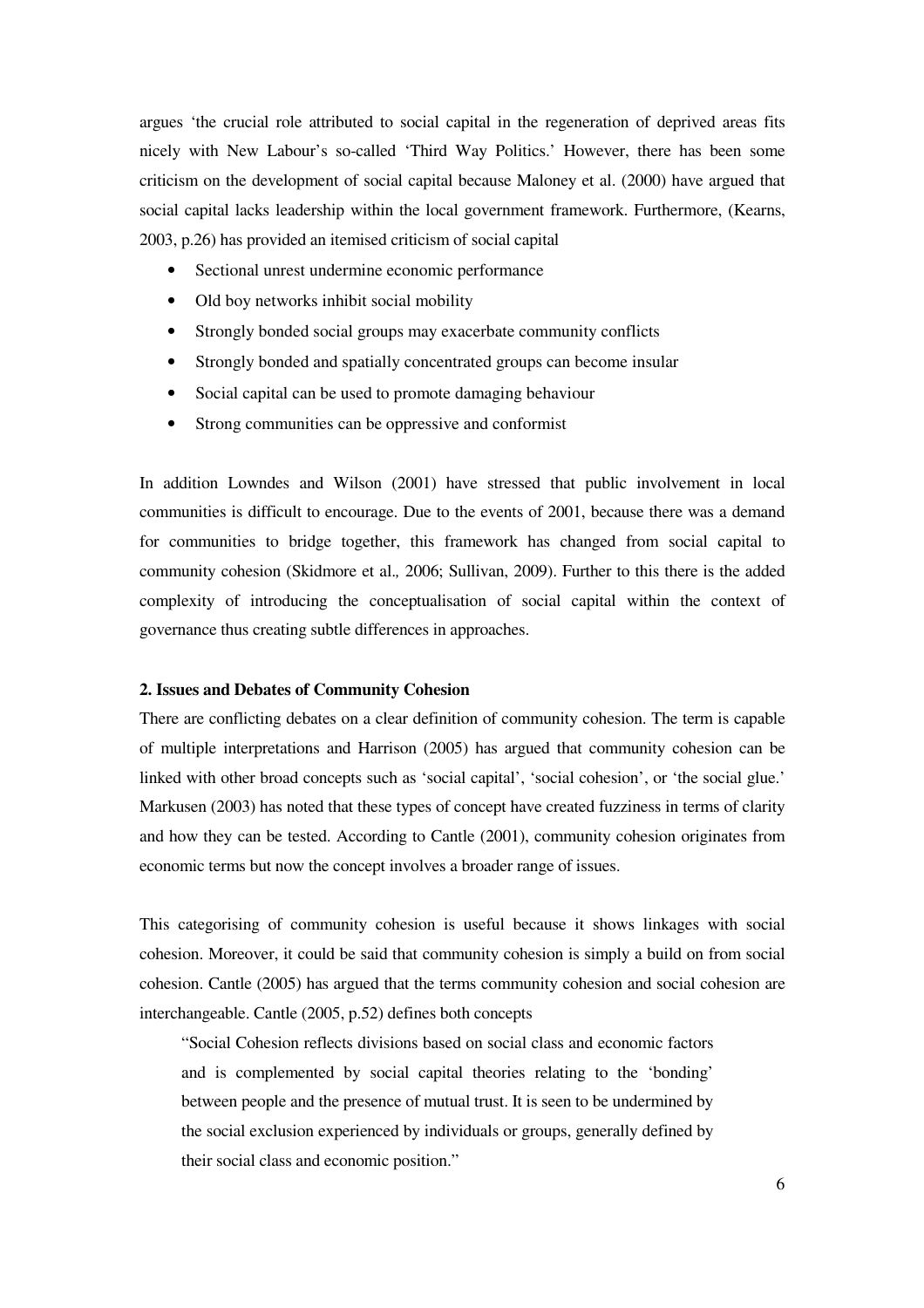"Community Cohesion reflects divisions based upon identifiable communities, generally on the basis of faith or ethnic distinctions. It is also complemented by the social capital theory of 'bridging' between communities. It is undermined by the disadvantage, discrimination and disaffection experienced by the identifiable community as a whole."

Cantle (2005) recognises that there are some distinctions between these two concepts. First, social cohesion has inclined to be used more broadly and aligned with more socio-economic factors. Kearns and Forrest (2000) argued that social cohesion is 'nebulous' and 'everyone knows' what the key elements are. They also say that social cohesion is seen in a positive light - 'social cohesion is a good thing.' However, Kearns and Forrest (2000) have argued that there is a need for greater clarity and consensus about its meaning and its effects in public policies. In brief, social cohesion means that

"…a cohesive society 'hangs together'; all the component parts somehow fit in and contribute to society's collective project and well-being; and conflict between societal goals and groups, and disruptive behaviours, are largely absent or minimal." (Kearns and Forrest, 2000, p.996)

Secondly, community cohesion has tended to be a more exact term to describe societal fractures, which are based on identifiable communities defined by faith or ethnicity, rather than social class. Nevertheless community cohesion has been based within the British context because of race, faith and the necessity to develop shared values across ethnic divisions as a response to community conflict and unrest. As Cantle (2005, p.48) points out

"It is easy to focus on systems, processes and institutions and to forget that community cohesion fundamentally depends on people and their values. Indeed, many of our present problems seem to owe a great deal to our failure to communicate and agree a set of common values that can govern behaviour."

But the view from central government is that social cohesion and community cohesion's principle aims are to not only reduce social exclusion in all communities but also to tackle the ever growing segregation between the white and British Asian communities. The introduction of this policy has caused much critical discussion. In particular McGhee (2003, p.382) has argued that community cohesion has become a highly 'problematic political project.' McGhee goes on to add that this type of policy is a classic new Labour 'third way policy.' Thus, as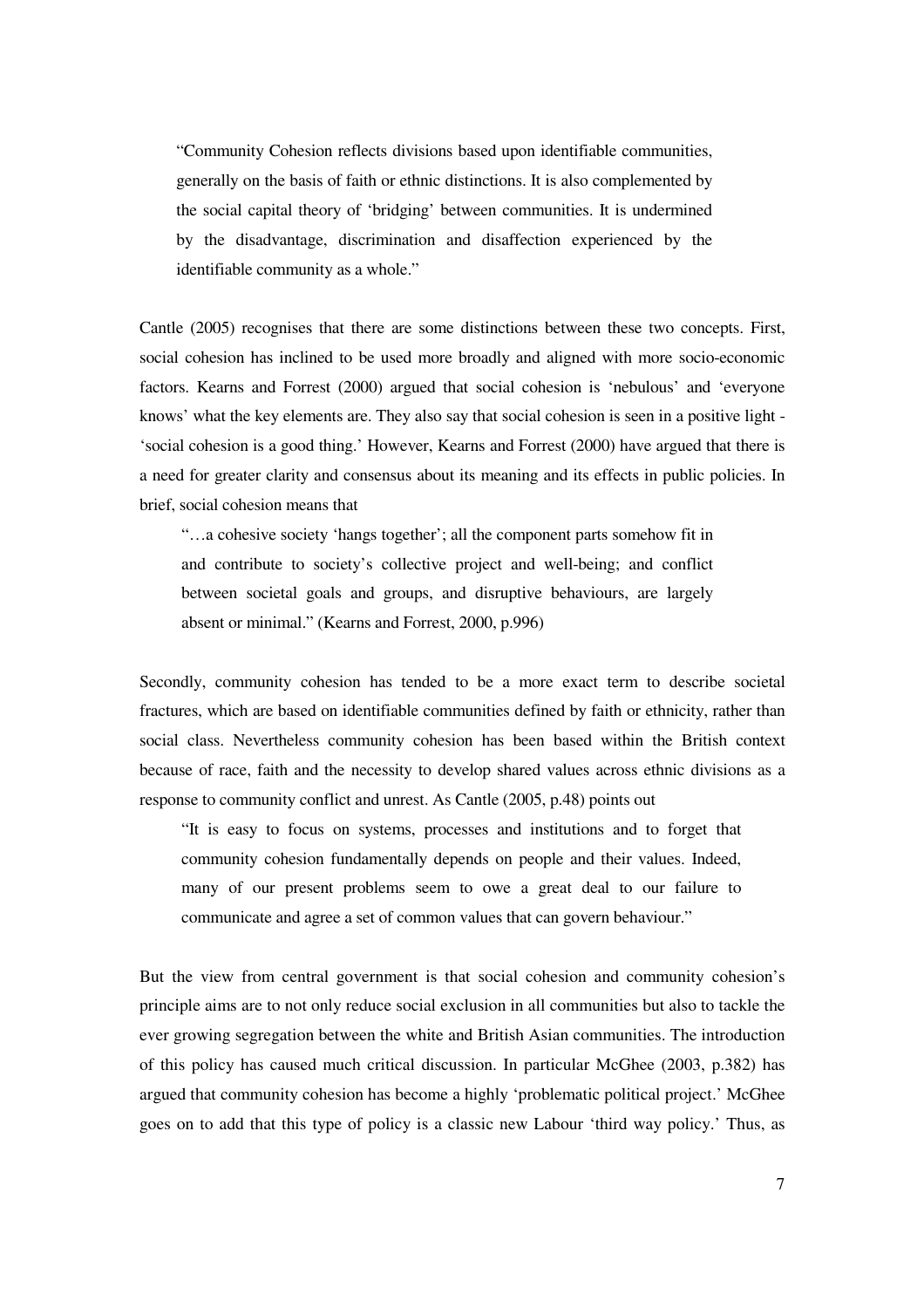Robinson (2008, p.22) argues, community cohesion is an 'empty concept' that the government filled to respond to the civil disturbances of 2001.

There are two clear criticisms of community cohesion. The first being how the policy tackles integration with different ethnic groups in society. Flint and Robinson (2008) have accused central government of boiling down the community cohesion policy and creating a crisis of cohesion in Britain. In addition Worsley (2005) has argued that the policy from central government is not specific and does not take into account each area that has a local problem. This can directly cause relationship problems when integrating the policy at a local level. As McGhee (2005) states, the community cohesion policy has to be reviewed and rewritten to assist local authorities to tackle integration.

A second criticism of community cohesion that McGhee (2003) points out is how to tackle diversity. Since the introduction of this policy, politicians according to McGhee, have simply 'politicised' this policy and as Worsley (2005, p.491) notes:

"One of my main concerns with the current policy framework is the assimilationist tone of the rhetoric; alongside a discourse of blame directed towards new migrants and especially British Muslim communities, who are expected to show 'which side they are on', through an allegiance to a 'phoney' (Kundnani, 2005) construction of Britishness.'

This accusation states that all communities that are facing segregation are forced to change their identity where they live or, as Amin (2002, p.14) argues, could further create 'a naïve pursuit sense of place.' With this politicisation occurring there is a tendency for the far right, such as, the National Front and the British National Party, to create and cause fears in local communities jeopardising the efforts to tackle segregation (McGhee, 2006). Moreover, with this conflict occurring Burnett (2004) has questioned what the future is for community cohesion because in the past the British Asian community has suffered criminalisation and victimisation and at the moment community cohesion offers little safeguard. In summary, community cohesion represents a new political approach to tackle the problems in urban areas but as discussed its implementation is not without problems. The relevance of this analytical discussion is that the case study will effectively test the community cohesion strategy.

#### **3. Methodology**

Several factors influenced the selection of Oldham as a case study. Jackson (2005), for example, notes that Oldham as a place provides an 'unusual social makeup and typology of its urban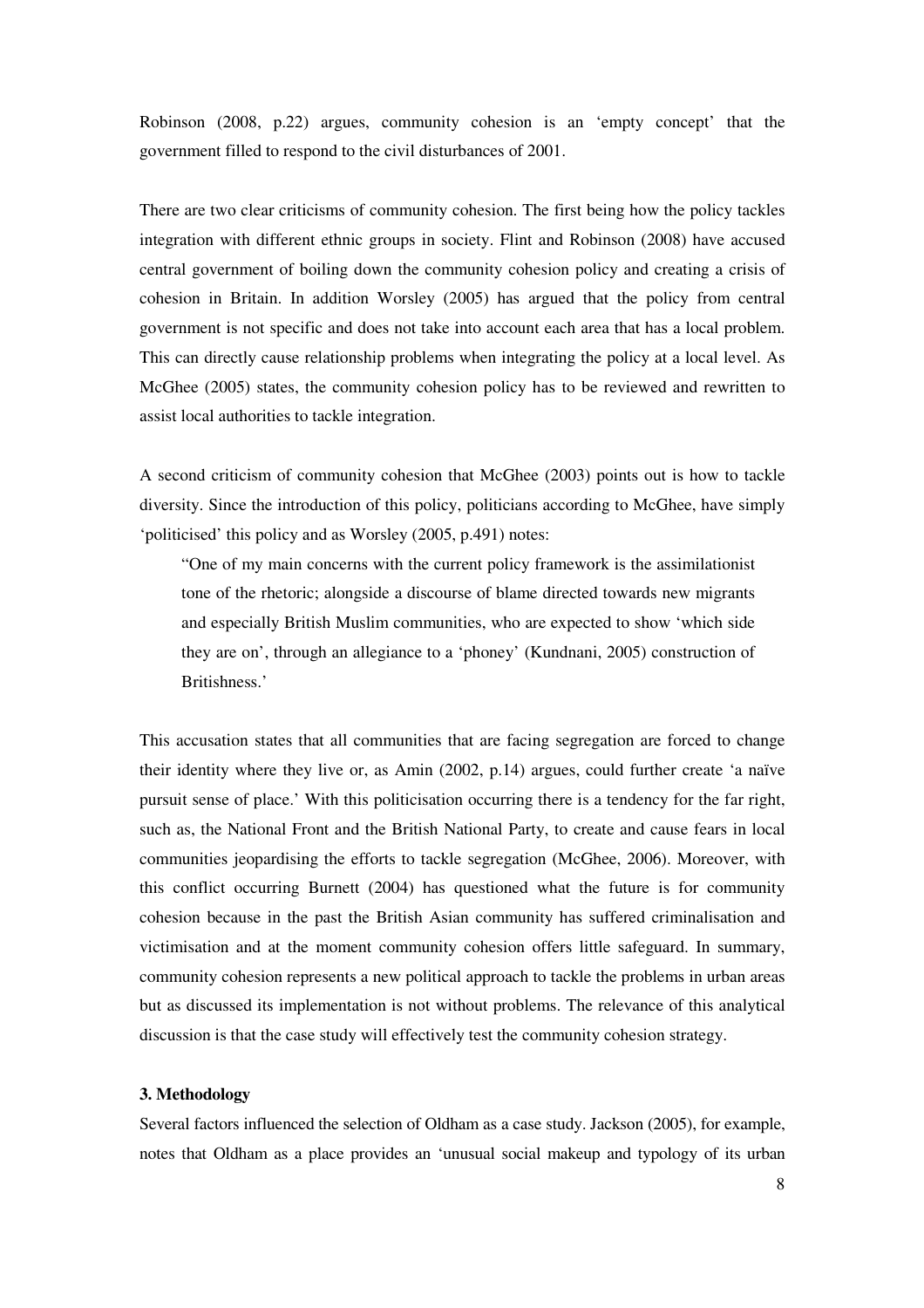fabric.' Building on this observation there were three principal reasons why Oldham was selected as appropriate for this investigation. First, Oldham, historically, has a traditional ethnic minority population. Since the early 1960s Oldham, as a town, has had its fair share of social problems within the British Asian communities, such as unfit housing and social exclusion. Second, Oldham was one of the areas that experienced civil disturbances, or as the media coined it 'race riots.' Moreover, following these disturbances Oldham was one of the first areas where community cohesion was introduced from both local and central government levels, therefore becoming the model on which subsequent statutory and voluntary sectors referred to. Third, and most importantly, over the last decade there has been relatively little research on Oldham and therefore the findings of this investigation can potentially contribute to policy makers and social scientists.

This paper has drawn on two types of qualitative methods. The first method analysed documentary data sources. Analysing central and local government reports on community cohesion enabled the research findings to be presented in a chronological sequence. The second method used structured open-ended interviews. Two groups were targeted for this research. First, the residents: who live and work in Oldham, and second, the policy makers and politicians who contribute to the cultural, economic, social and political makeup of the area under investigation. For the interview schedules to be successful gatekeepers were established. Other community research studies, which were also dealing with sensitive issues, have used the gatekeeper approach and have found the technique beneficial (Higgins et al., 1996; Agada 1999; Arcury and Quandt, 1999; Reeves, 2010). In total there were four gatekeepers who introduced the people that were required to be interviewed. In this research, the original choice of gatekeepers were not initially drawn upon but after consideration they were required because it was difficult to break into the different communities in the case study area without the gatekeepers inside knowledge. On several occasions, when approaching potential interviewees, rejection was experienced and respondents would say 'why should I help you…what am I getting out of this?' This confirmed the need to identify and utilise secure gatekeepers. All four gatekeepers had varied ways of introducing this piece of research to the interviewees. All of the gatekeepers gave access to information i.e. the name of the person who agreed to be interviewed and the contact details (email and mobile number). Gatekeepers would contact the people they thought should be interviewed, giving advance warning i.e. the interviewees knew the name of the researcher who would be contacting them. Overall the gatekeeper approach was successful for two reasons. Firstly, it gave direct access to people who would be a source of relevant information and provide responses that were crucial to the credibility of the research. Secondly, because the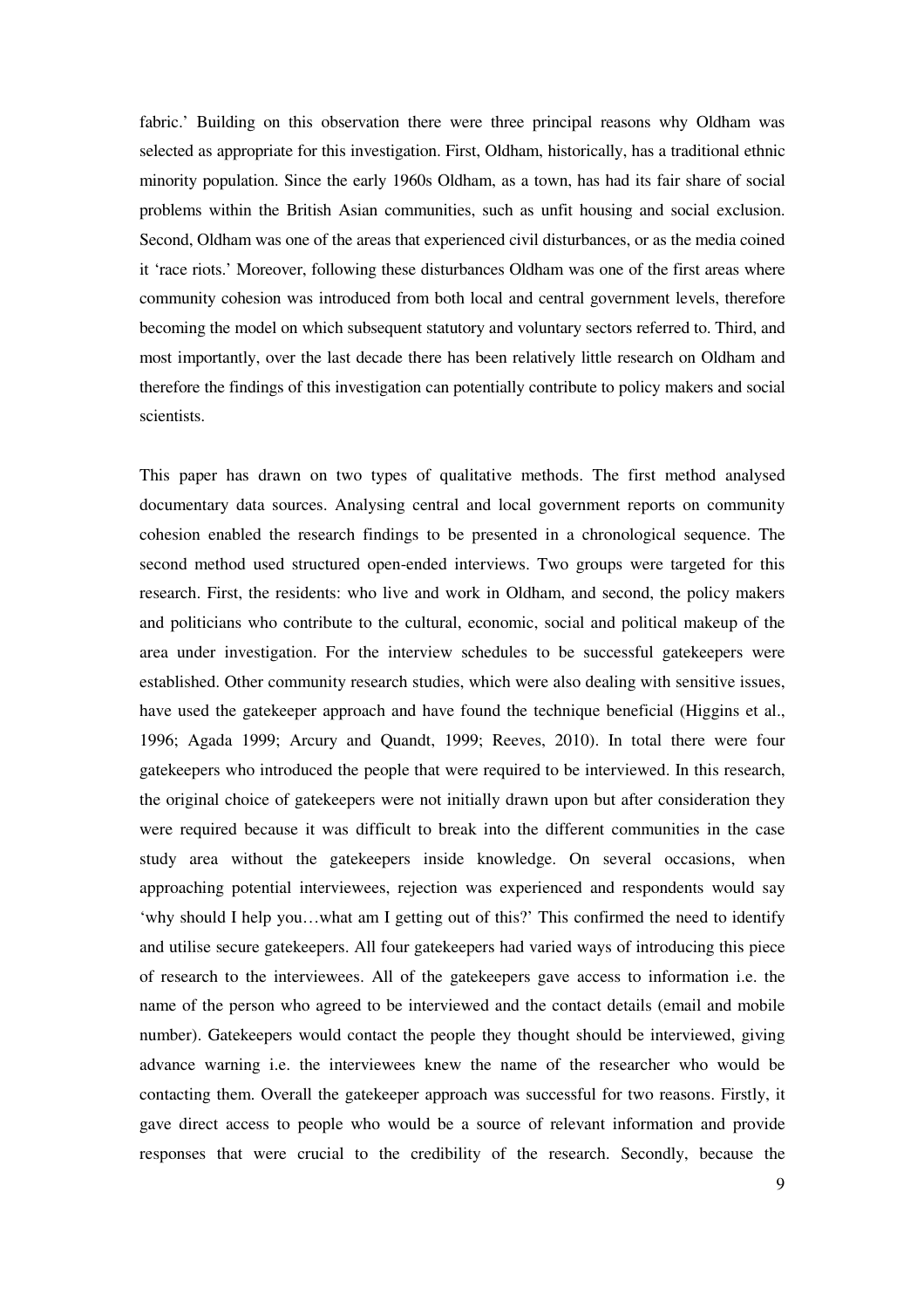gatekeepers were known to the interviewees an immediate assumption of trust between the interviewer and the interviewees was established. Coupled with the gatekeeper approach, the snowballing technique was applied to this research. This technique gave access to all strata of society within the selected case study. Furthermore, snowballing is a popular technique to use when using qualitative research methods as this approach ensures that the researcher is accessing appropriate contacts that will provide meaningful information to the research (Ruddick, 1998; Rao et al., 2003; Valentine, 2009).

The data collected was analysed in a structured way. Firstly, the documentary data sources were interpreted. Secondly, interviews were undertaken, transcribed and analysed. Throughout this research, field notebooks have formed a crucial part of data collection and thus the entries documented in these field notebooks have helped to inform the research. After the qualitative data (documentary data and interviews) was collected, the analysis was compiled in three stages. Therefore, the qualitative data analysis has three main components which were: (1) data reduction; (2) data display and (3) drawing and verifying conclusions (Miles and Huberman, 1994, p.12).

#### **4. Oldham's Community Cohesion**

As stated earlier originally community cohesion was promoted as a panacea for addressing segregation between ethnic minorities and white communities. The practical foundations of the concept emerged after the civil disturbances that took place in Bradford, Burnley and Oldham in 2001. Ted Cantle, a past policy guru and civil servant who is now viewed by many academics, commentators and policy makers as the founder of the concept of community cohesion states that the policy was brought in as a consequence of the disturbances: 'the term community cohesion was effectively created in response to the riots in the northern towns of England in 2001' (Cantle, 2005, p.48). After the race riots of 2001 independent teams were set up to measure the amount of tension between ethnic minorities and white communities.

David Blunkett, the then Home Secretary, announced the independent reviews on Burnley and Oldham produced by these teams, on 10th July 2001. As Denham (2001, p.2) notes, 'the Home Secretary's statement stressed the importance of involving local people in our work. As part of the Government's initial response to the disorder, an independent review team was also established under the chairmanship of Ted Cantle.' The instigation of community cohesion was lead by the independent review team at the Home Office. This team, lead by Cantle, was to work in collaboration with the other three independent review teams in Bradford (Ouseley, 2001), Burnley (Clarke, 2001) and Oldham (Ritchie, 2001). As Harrison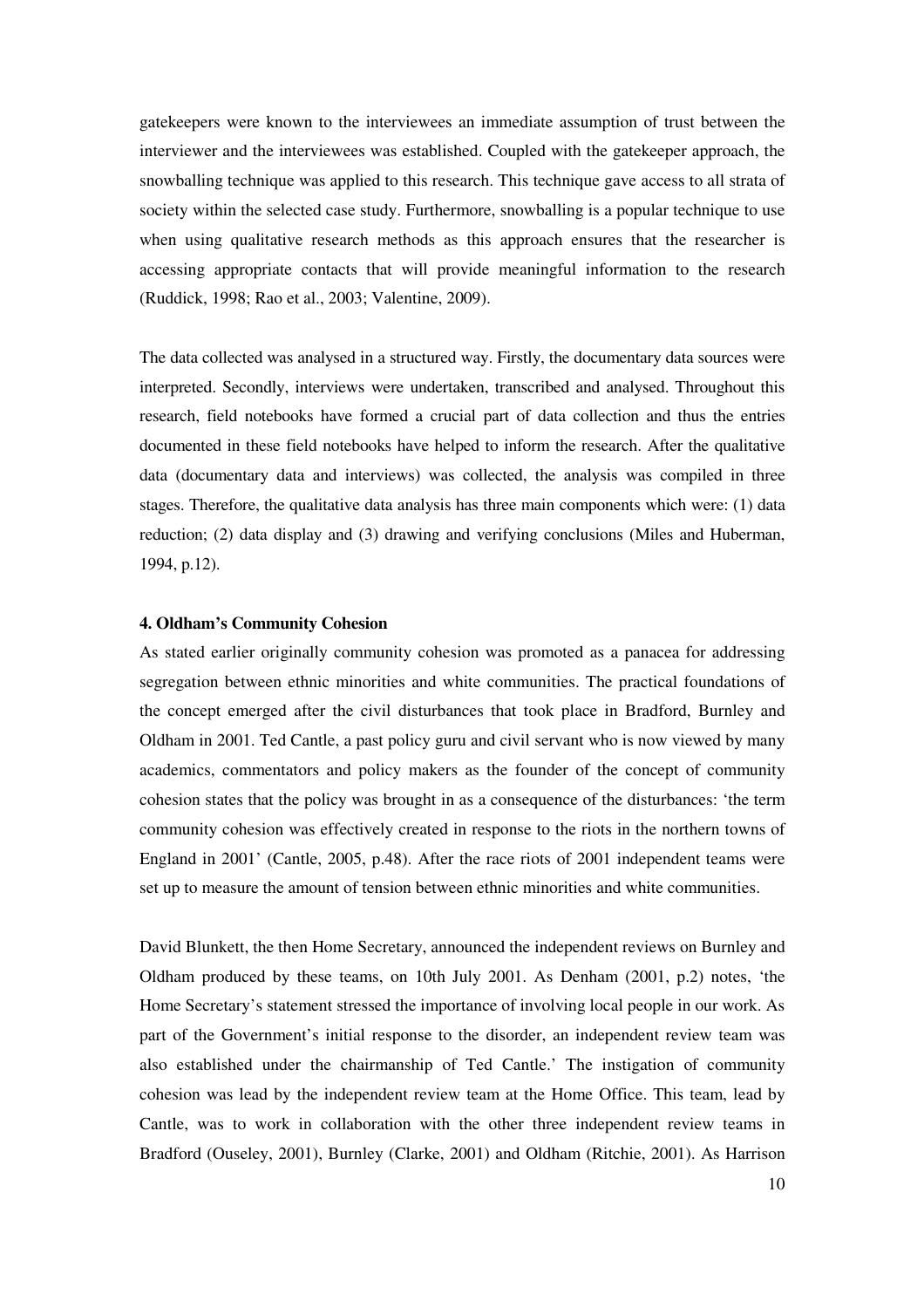(2006, p.83) notes, 'responding to the disturbances, central government established a ministerial group on public order and community cohesion, to consider how national policies might be used to promote community cohesion.' These independent review teams were crucial in drawing together the formation of, and also overseeing the implementation of, central government policy on community cohesion.

The Cantle Independent Review (2001) has become the most recognised and influential of all the reviews of the civil disturbances (Harrison, 2006). In places such as Birmingham, Bradford, Burnley, Leicester, Southall and Oldham, the extent of the physical aspects of segregation in housing surprised the team. The 'team was particularly struck by the depth of polarisation' of the places they went to (Cantle, 2001, p.9). Notably, as evidenced in the interview quoted below, the Cantle Independent Review Team was alarmed to discover the separate education arrangements in Primary and Secondary schools and the division in community involvement in the voluntary sector, employment and cultural aspects of the area. Moreover, this separation meant that 'communities operate on the basis of a series of parallel lives.' In the geographical areas examined 'lives often do not seem to touch at any point, let alone overlap and promote any meaningful interchanges' (Cantle, 2001, p.9). As a past member of the Cantle Independent Review Team informed this research

"When I visited these places [e.g. Oldham] I was frankly struck that [the] communities had no contact with each other. [They were] separated from each other, which over a long period of time has created an unequal society. There was a failure of integration." (Interview, Policy Maker)

The above quote revealed the level to which areas, such as Oldham, were segregated to a significant extent and as is clearly evidenced this level of segregation has been present over many years. The Cantle Independent Review Team proposed 67 recommendations, which focused on the main concerns, as they were perceived at the time. The recommendations were divided into 14 themes: (1) People and Values; (2) Political and Community Leadership; (3) Political Organisations; (4) Strategic Partnership and Community Involvement; (5) Regeneration Programmes, Initiatives and Funding; (6) Integration and Segregation (7) The Views of, and Facilities for, Young People; (8) Education; (9) The Funding and the Role of Community Organisations; (10) Disadvantaged and Disaffected Communities; (11) Policing; (12) Housing; (13) Employment and (14) Press and the Media. These themes suggest that the main purpose of the Cantle Independent Review Team was to develop policies that were workable and which could be integrated with the activities and responsibilities of local government.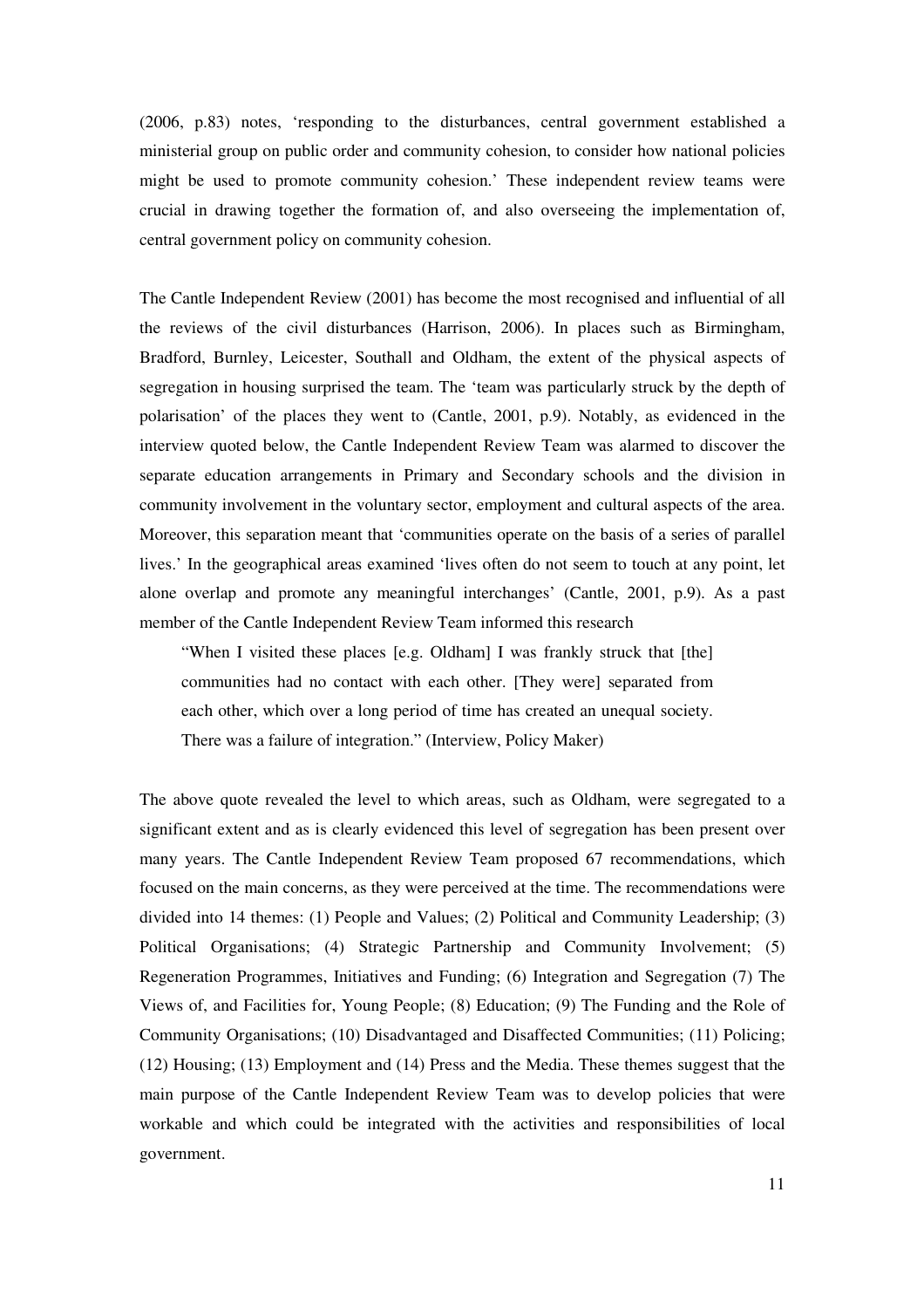A fact that came to light as a result of analysing the reviews into the civil disturbances of 2001 is the evidence of how central government controlled and orchestrated the way the findings contained in the reports were presented. This was clearly evidenced in the documents analysed and from the interviews, as one policy maker commented on the attitude from central government:

"It was pretty obvious that David Ritchie was going to stitch us up. The council was being singled out. Ritchie went out of his way to get the council." (Interview, Policy Maker)

When the independent reviews were published, the contents of the reports and the recommendations were put forward in such a way that fitted into policy initiatives. The qualitative evidence from the policy makers interviewed for this research confirmed this control by central government. The publication date  $(11<sup>th</sup>$  December 2001) for some of the findings from the reports conducted in Burnley, Oldham and the Cantle Independent Review Team Report coincided with the local government White Paper 'Strong Local Leadership Quality Public Services' which set out a contemporary vision for the future of local government (Department for Transport, Local government and the Regions, 2001). The White Paper addressed the segregation problems that were occurring in different geographical areas of Britain, with specific mention of the areas of Bradford, Burnley and Oldham. As Stephen Byers (the then Secretary of State for Transport, Local Government and the Regions) stated the new White Paper 'seeks to establish a partnership between central and local government, reflecting the critical importance of local authorities, both as a tier of democratic government and as a body with the responsibility to deliver high quality public services to local people' (Hansard, 2001). In essence the services councils provide must have a strong and sustaining social and economic base, which shapes the fabric of communities.

In overall terms the White Paper had four underlying principles with the intention of reshaping local government in the  $21<sup>st</sup>$  century. The crux of the White Paper was to guarantee that local and central government worked cohesively (Department for Transport, Local government and the Regions, 2001). In essence, what was clear in this White Paper was the reference to the civil disturbances in Bradford, Burnley and Oldham. The new local government policy was announced on the same day as the four independent reports into the disturbances were published (Cantle 2001; Clarke 2001; Denham, 2001; Ritchie 2001). As a consequence of the findings of this research, the timing of these independent reports' release and the White Paper's announcement is evidence of central government's control. Bagguley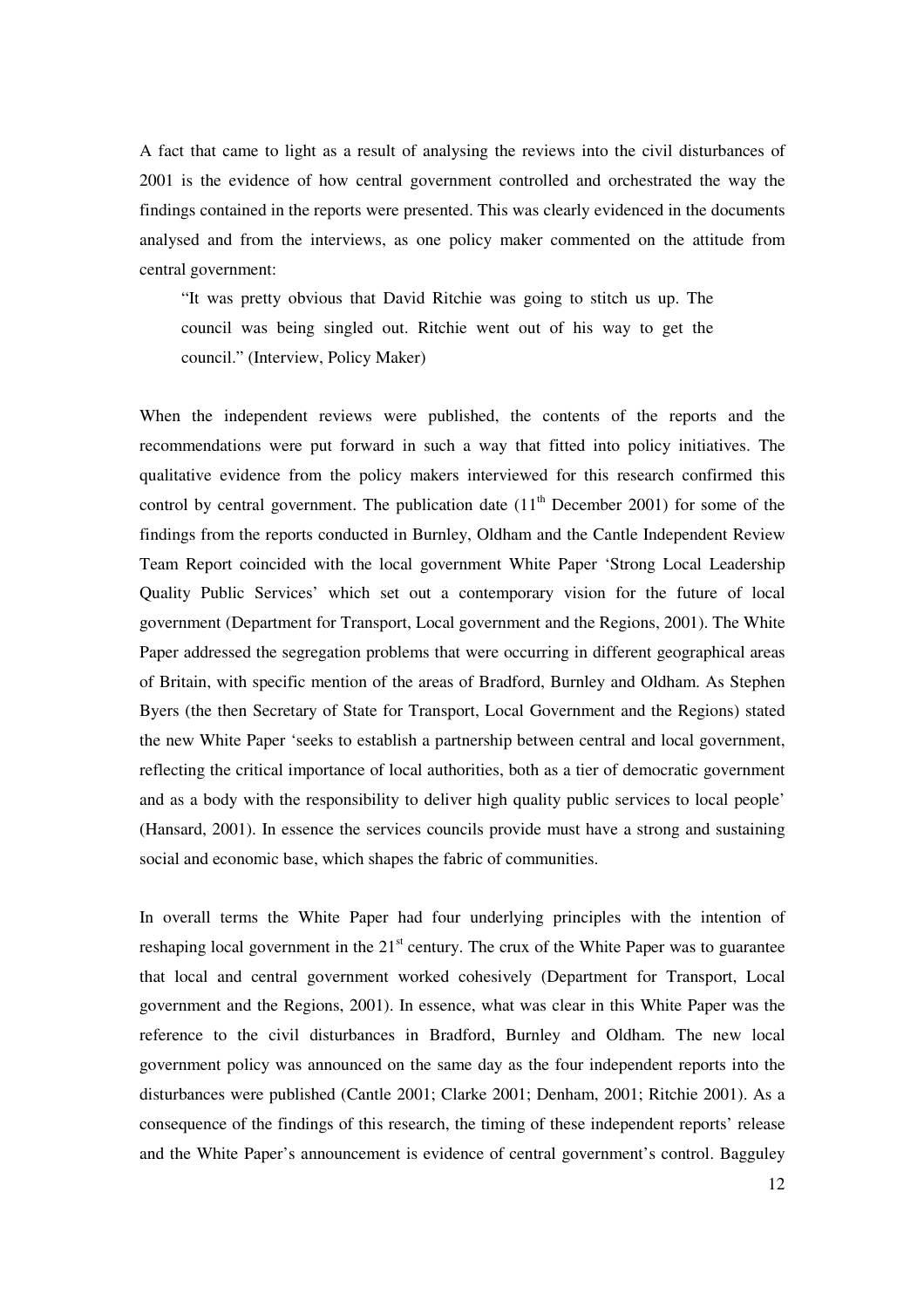and Hussain (2003, p.2) noted that the early findings from the Ouseley Report released in early July of 2001 'helped to set the agenda and focus for the subsequent reports' of December 2001. All the reports discussed the importance of leadership. Stephen Byers strongly emphasised in the White Paper the importance of leadership and the promotion of social cohesion, 'I hope that this approach will encourage local political and civil leadership. Today's reports into this summer's disturbances in Oldham, Burnley and Bradford show how important it is to have a leadership with a democratic mandate who are prepared to take the often sensitive and always difficult decisions necessary to ensure social cohesion. The White Paper has at its heart community leadership and democratic renewal of local government' (Hansard, 2001).

When analysing the White Paper social cohesion and community cohesion were perceived to be interchangeable. Moreover, it could be easily ascertained that the phasing out of social cohesion came about following the publication of the Independent Review reports and the term was rebranded as community cohesion. As the White Paper stresses that in order for communities to engage at a local council level, it is important that community cohesion is promoted and implemented in a manner which is representative of the community it seeks to serve. One of the main criticisms of community cohesion revealed in this research is how little time was taken to develop this policy. In real terms the concept of community cohesion was introduced after the civil disturbances. When these reports were presented there was little chance to debate issues relating to community cohesion. As one policy maker who was involved in the early stages stated

"Community cohesion what's that all about? It is just a rehash of social cohesion. It's simply controlled by central government. We had little chance of debating the issue. We were just told this is the solution to the tensions in Oldham." (Interview, Policy Maker)

The comment from the policy maker clearly demonstrates their frustration regarding the implementation of the community cohesion policy. This quote in particular accuses central government of forcing the new policy. More seriously the respondent states that this initiative was introduced to Oldham without consultation at a local level. Other studies (Foley, and Martin 2000; Wilson 2003; Pratchett 2004; Liddle 2007) have provided the same level of analysis on central – local policy tensions. These studies reveal that central government is reluctant to trust local authorities to implement changes in local government services and thus creating an 'earned autonomy' environment (Wilson, 2003, p.342).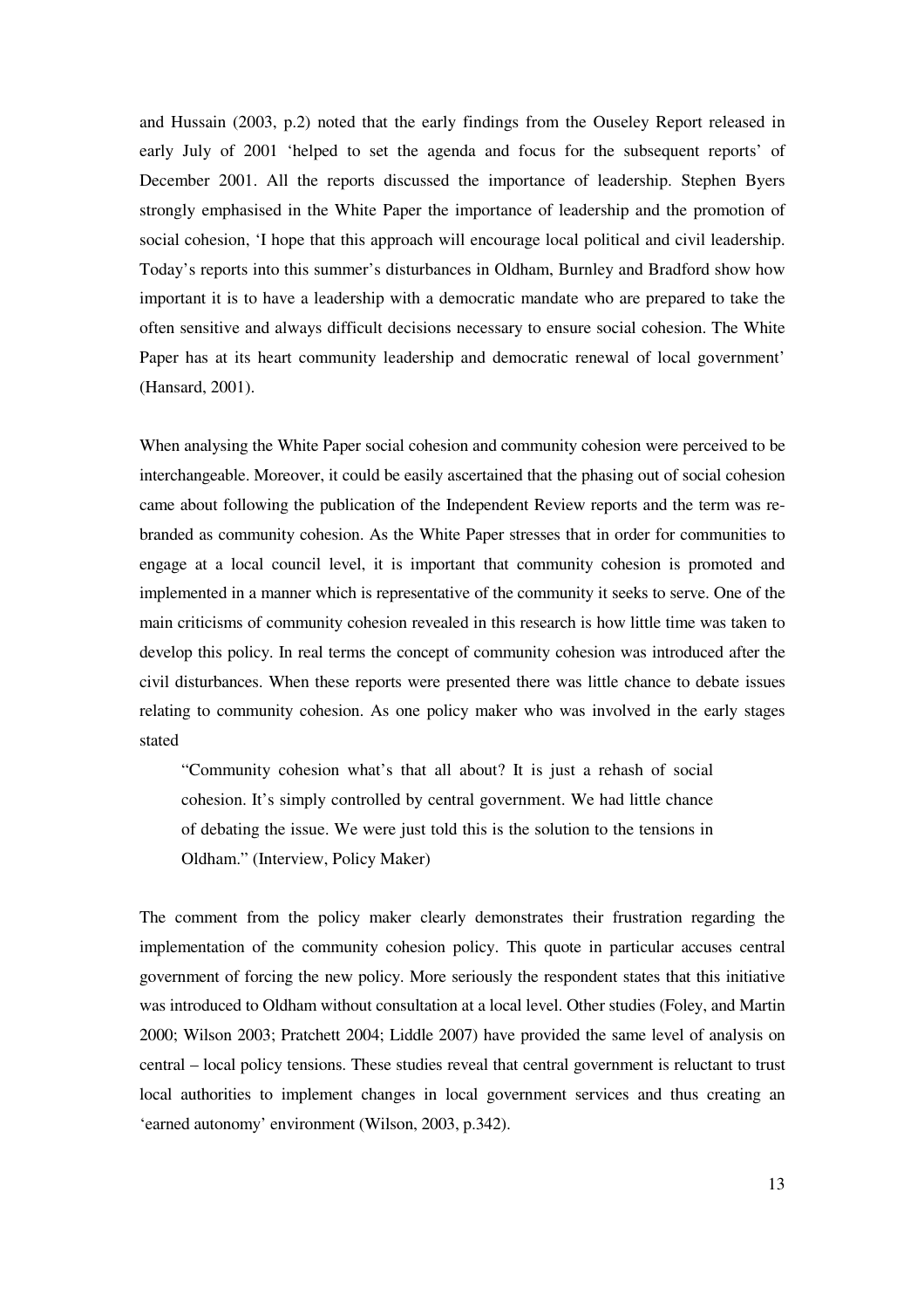As is evidenced above central government perceived community cohesion and social cohesion to be the same thing. Cantle (2005) confirms this stating that the terms community cohesion and social cohesion are interchangeable. These two ideas relate back to social capital. On  $5<sup>th</sup>$  May 2004 the Housing, Planning, Local government and the Regions Select Committee published their report on social cohesion. The committee acknowledged a wide variety of other investigations into the social divide between ethnic minorities and the white population. Specific reference was made to the reports on Bradford, Burnley and Oldham. But the select committee felt obliged to undertake an investigation. They paid particular attention to the case of Oldham and held evidence sessions there. These evidence sessions constituted interviewing witnesses from various voluntary and statutory sectors for example representatives from Oldham Metropolitan Borough Council, Oldham Sixth Form College, Oldham Primary Care Trust, First Choice Homes Oldham and Greater Manchester Police. The select committee also examined other geographical areas such as Burnley, Leicester and Harrow. The committee's report interviewed specific witnesses that were directly involved with segregation and community cohesion. This select committee report was perceived as a progress report into Oldham and in the summary section the committee members felt that in the case of Oldham it 'seemed considerable progress had been made' in tackling problems (Office of the Deputy Prime Minister, 2004, p.3).

It is generally accepted by social commentators and social scientists that this policy was introduced as a direct consequence of the disturbances of 2001. Therefore Oldham was one of the first areas where this policy was established. As one local politician pointed out in this research, Oldham was the 'guinea pig' for community cohesion stating that

"When community cohesion is discussed Oldham always comes up. I was at a conference a couple of months ago and references were given on Oldham's community cohesion." (Interview, Policy Maker)

After the events of 2001 Oldham experienced some major political upheaval. As discussed earlier the council had to respond to the Ritchie Report's recommendations. The council devised a community cohesion strategy so that the town could build a better future. This was achieved by the introduction of a Local Strategic Partnership Strategy as a direct response to the Local Government Act 2000, which requested that all local authorities have a community strategy. At the crux of the community strategy was Oldham's Local Strategic Partnership (LSP). The partnership was formed and replaced the existing Oldham Partnership Board. Members of the LSP are key players from different organisations within the Borough of Oldham. These organisations include private, public, voluntary, community and faith sectors.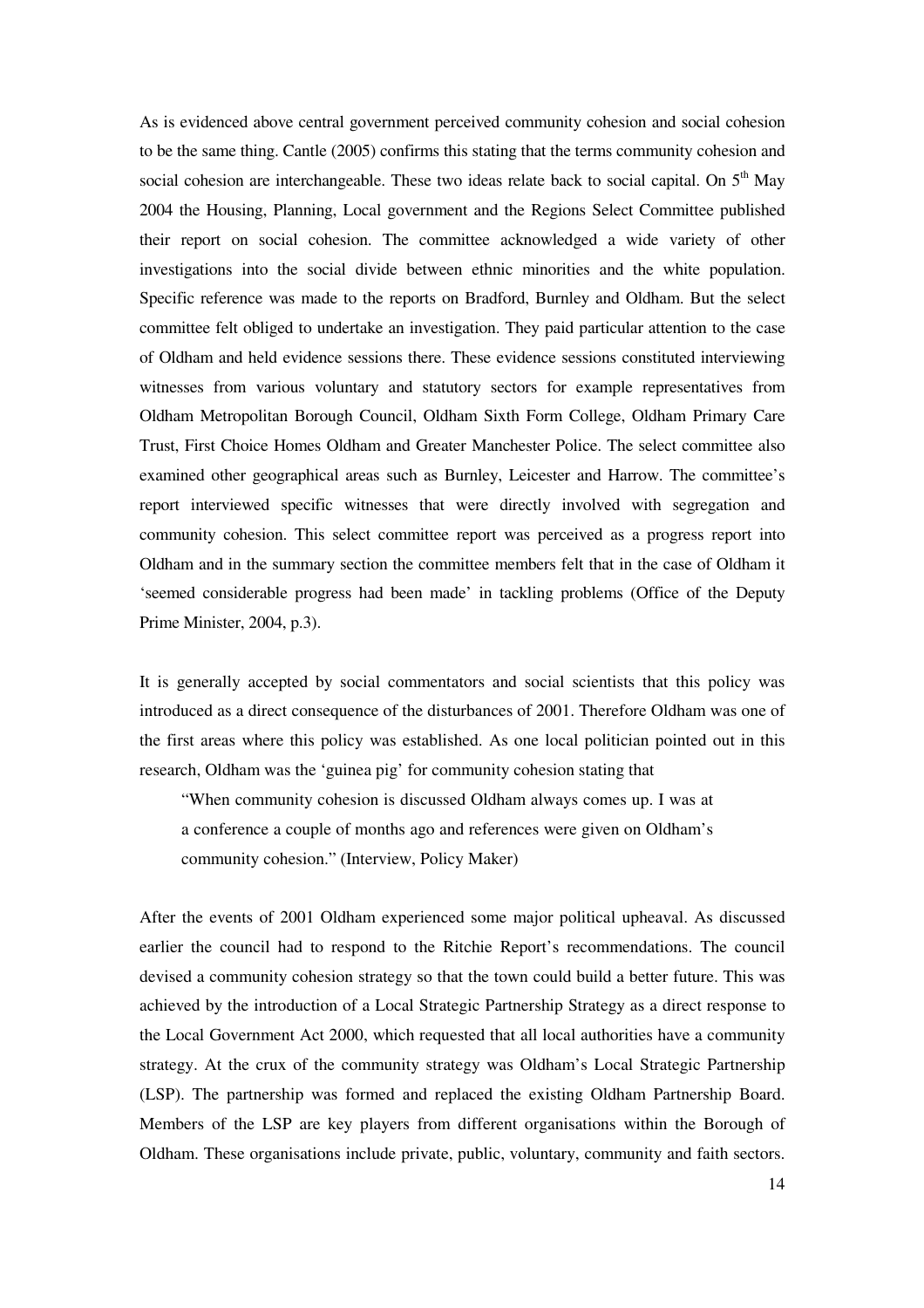Oldham's LSP has two functions. Firstly to set out overall action plans and secondly to monitor progress on what is happening locally. The Oldham Partnership Board was already in place. However the new, updated version introduced an integrated approach on the key aspects of community cohesion.

At the centre of the community strategy for Oldham is community cohesion. Councillor David Knowles (Leader of Oldham MBC and Chair of the LSP) stated that 'Central to the strategy is the principle of community cohesion, whereby we wish to learn from each other and move forward as a united community, working positively together for the good of all' (Oldham Metropolitan Borough Council, 2002, p.1). Additionally, the new partnership recognised that action must be taken in order for communities to come together, hence the promotion of community cohesion. It clearly states (p.9) 'Community cohesion is at the heart of all our future policies, plans and programmes. It is an issue, which is so central to the future prospects of the borough and its people that it must be at the heart of everything we do. As we tackle this issue, we will have regard to other key policy documents which can support the pursuit of greater cohesion.' For community cohesion to work properly the LSP, in conjunction with the Home Office's Community Cohesion Unit, devised a set of indicators to measure its success. In total the LSP identified eight themes and five factors that were deemed to be essential to build a cohesive community in Oldham.

Three years after Oldham's community strategy was published a new Oldham community strategy was updated titled 'Planning for Sustainable Communities 2005- 2020.' This updated document sets out the new way forward. Again at the centre of the Oldham Partnership is community cohesion. In this document community cohesion is contextualised for everyone. It is stated that 'cohesive communities are stronger, safer and more confident communities. Building community cohesion and creating a fair and equitable borough is a key priority of the Oldham partnership. While much has been achieved over the last three years, much remains to be done' (Oldham Metropolitan Borough Council, 2005, p.9). The Oldham's partnership definition of community cohesion is categorised into three concepts: identity, equality and engagement. What is apparent when analysing this detailed document is that community cohesion has shifted the focus away from race and placed a new focus on social inclusion. A number of detailed targets were established and how these targets would be met was outlined. For example one of the main targets was to tackle social exclusion. This target is to be met by providing resources through the Housing Market Renewal Strategic Programme. The leading organisations to ensure that this target is achieved are Oldham Council and Aksa Housing Association.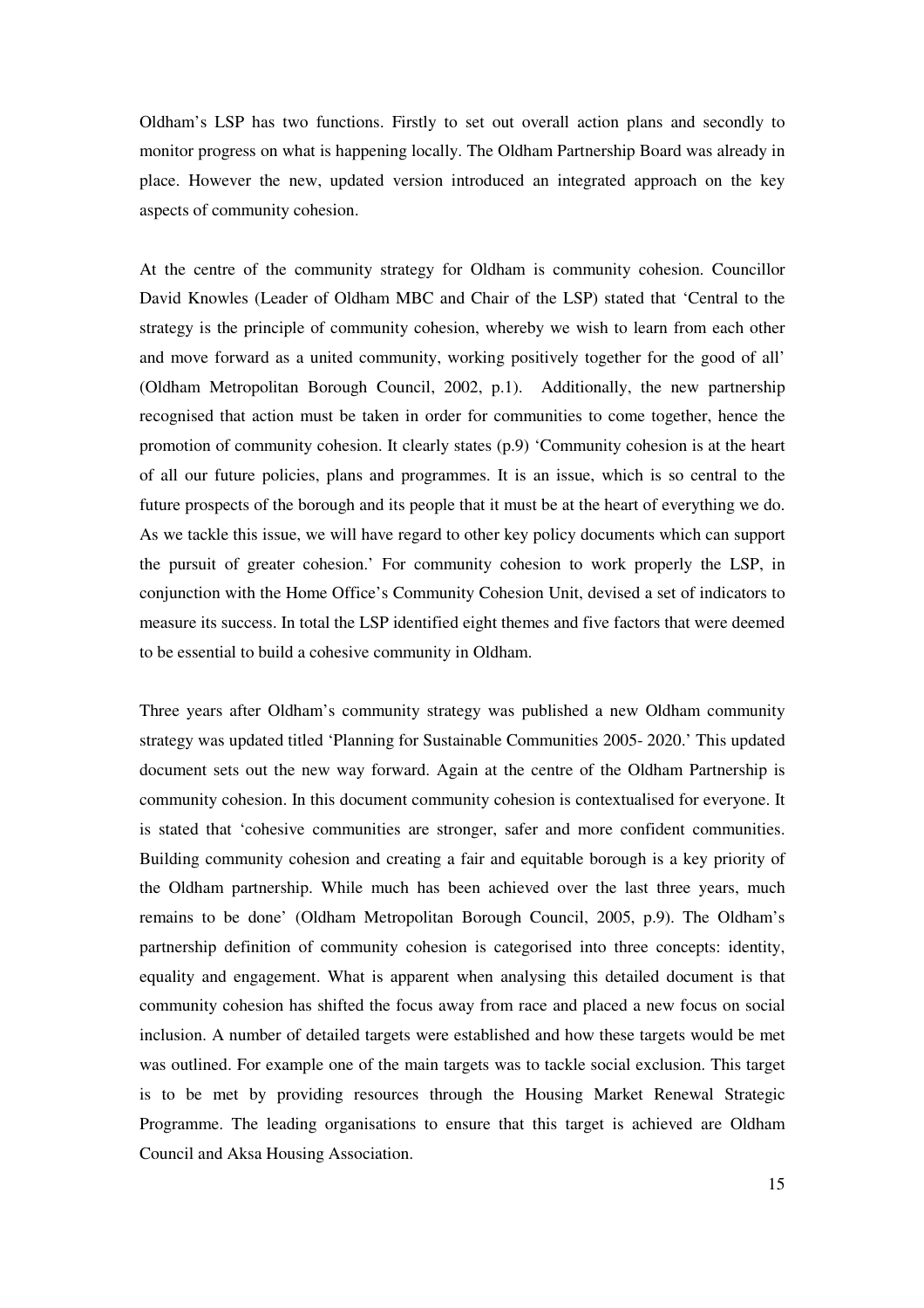The definition of community cohesion, in the case of Oldham, is derived from central government terminology. Community cohesion, in central government and Oldham's view, has four underlying principles which are (1) the sense of belonging for all communities; (2) diversity of people's background; (3) everyone has similar life opportunities and (4) positive relationship within the local communities in Oldham (Oldham Metropolitan Borough Council, 2002, p.9). As part of this research interviewees were asked to provide a definition on what they thought community cohesion meant to them. Many of the interviewees were sceptical of community cohesion. This scepticism came from all quarters, from local residents, councillors and policy makers. This is confirmed with the tone of some typical quotes expressing a cynical view on community cohesion from local residents and policy makers

"Political headline where people skip through a park eating candy floss. Classic council brochure, black and white teenagers playing together. Community cohesion a group of people who live together share and celebrate culture. It's a very lazy term becoming quickly expressing on an idea. A buzz word with no meaning." (Interview, Local Resident)

"Don't know what it is meant to do. No idea of grass roots level. It is always based on theories." (Interview, Local Resident)

"I don't like the term. It has multiple interpretations and is complicated. Here in Oldham we have our own ideas about community cohesion. Community cohesion in Oldham is about building bridges between different parts of the borough. Community cohesion is all about race." (Interview, Policy Maker)

"Not a useful phrase here in Oldham. We don't use it because people don't understand the term. It is too academic. It is so open to different interpretations. What we promote here is people should integrate more building schools for the future, housing and school linkages." (Interview, Policy Maker)

As the above comments confirm people who live and work in Oldham are uncertain what community cohesion actually does and means. Moreover, the concept of community cohesion comes across to the residents as too complicated. This perception of the policy by residents and policy makers in Oldham has caused different levels of political connotations in terms of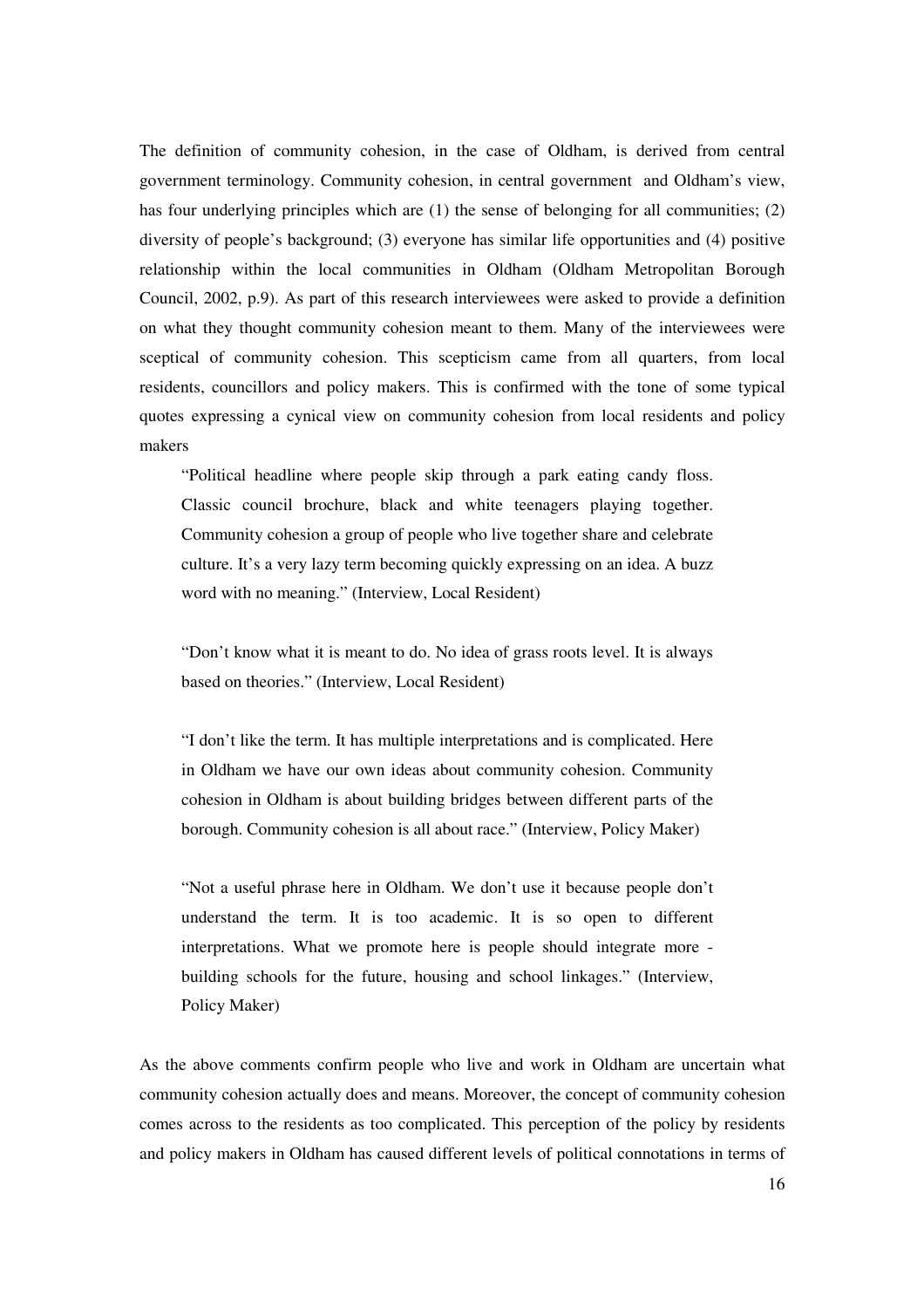how and whether community cohesion as the solution 'fits' the problem. But what can be said is that community cohesion, in the case of Oldham, has driven changes in the voluntary and statutory sectors. Additionally, the ethos surrounding community cohesion has played a crucial role in the regeneration of Oldham.

#### **5. Conclusion**

This paper has critically examined the concepts of community cohesion within a case study context. Community cohesion was perceived to be a solution to segregation. This paper suggests that community cohesion is not an innovative approach but merely a re-branding of old concepts namely, multiculturalism, social capital and social cohesion. Moreover, all of these concepts have been critically evaluated to gain an understanding of the foundations on which community cohesion is based within a theoretical framework. The research found that the core of the ethos of community cohesion is valuing the contribution and importance of all members of that community. Hence, to achieve community cohesion it is vital that the community is bonded together in a cohesive manner.

The concept of community cohesion, introduced by central government in an attempt to provide solutions to segregation, was analysed from central government and local perspectives. It is noteworthy to add that the community cohesion policy was not an established policy and Oldham was in fact the first community, the 'guinea pig' on which the policy was tested. The focus of this analysis was to identify the origins and the implementation of community cohesion policies. This analysis revealed that community cohesion is an economically driven concept, which is controlled by central government. When the reports of the independent inquiries into the civil disturbances of 2001 were released in Bradford and later in Burnley and Oldham, the White Paper 'Strong Local Leadership Quality Public Services' was published in an effort to improve the performance of local government in specific matters. Central government's control was evident in the Oldham case study. The main criticism was on the manner that community cohesion was introduced i.e. within a relatively short time frame. Furthermore, the policy failed to take on board each geographical area's characteristics and therefore failed to provide a unique solution to segregation in Oldham. In the interviews and documentary data sources there was strong evidence that the terms community cohesion and social cohesion were interchangeable. The application of community cohesion has caused many policy makers in Oldham to express scepticism with regard to its long-term suitability and its success as a solution to addressing Oldham's segregation problems.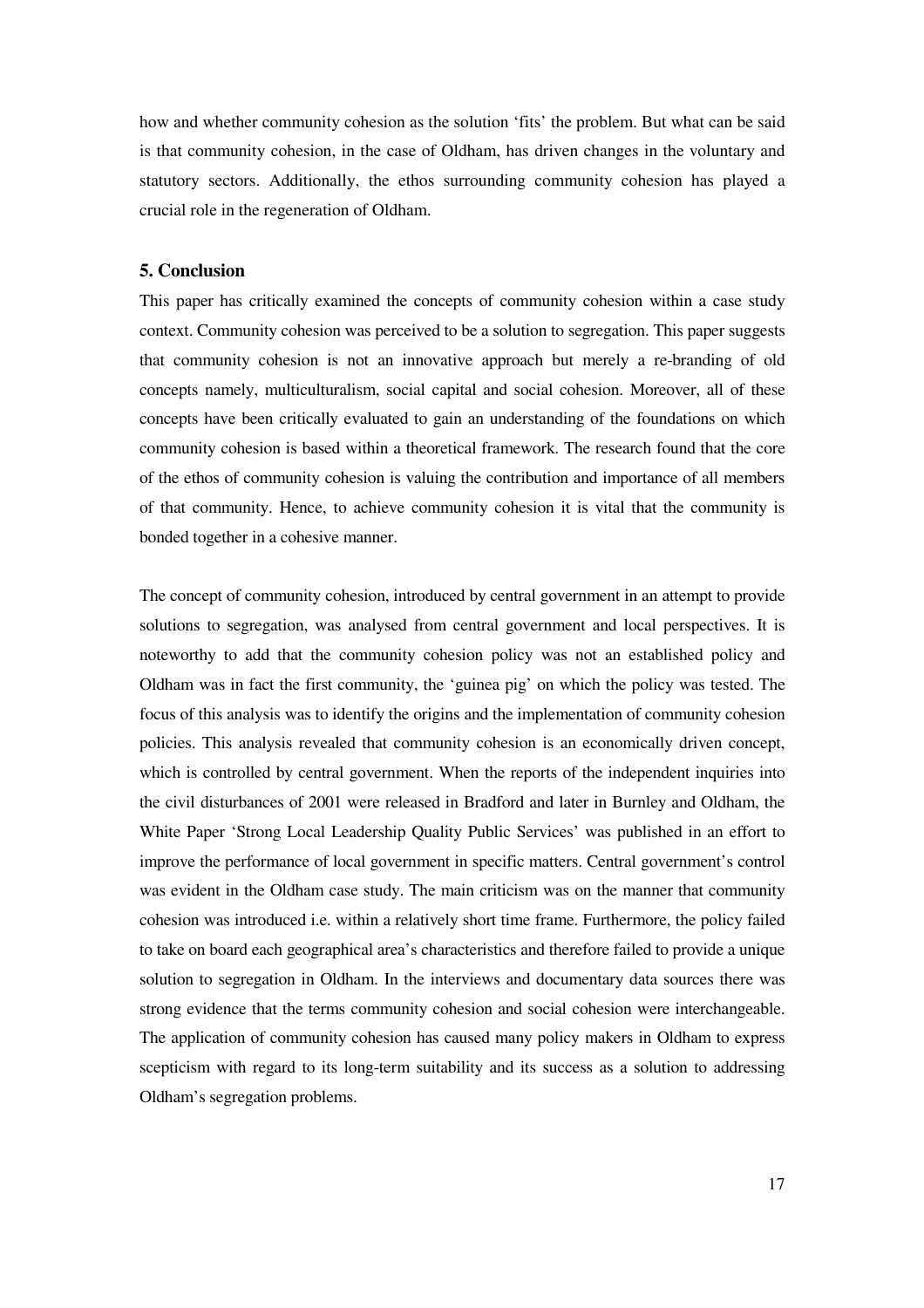It is important to state that this paper does not offer a panacea for the complex differences and divisions that occur in a segregated, geographical area. Overall the case study focused on a specific problem in a particular area, consequently findings are explicit to this area and thus the causes of, and policies put in place as a solution to Oldham's segregation, may not apply to segregation problems experienced in another area. Oldham was selected specifically because past researchers and government have deemed this area to be segregated. This has raised awareness that Oldham as a case study has specific problems.

## **Acknowledgements**

The basis of this research was an investigation which formed the focus of a PhD. I am grateful to the referees for their constructive comments and to Mrs Hazel Gee for proof reading the article.

## **References**

Agada, J. (1999) 'Inner-city gatekeepers: An exploratory survey of their information use environment', *Journal of the American Society for Information Science and Technology,* Vol. 50, No. 1, pp.74-85.

Aldridge, S., Halpen, D., and Fitzpatrick, S. (2002) *Social Capital: a Discussion Paper,* London, UK: Performance and Innovation Unit.

Amin, A. (2002) 'Ethnicity and the multicultural: living with diversity', *Environment and Planning A,* Vol. 34, No. 6, pp.959-980.

Amin, A. (2005) 'Local community on trial,' *Economy and Society,* 34(4), pp.612-633. Arcury, T., A., and Quandt, S., A. (1999) 'Participant recruitment for qualitative research: A site-based approach to community research in complex societies', *Human Organization,* Vol. 58, No 2, pp.128-133.

Bagguley, P., and Hussain, Y. (2003) *Conflict and cohesion: construction of 'community around the 2001 'riots,'* Working Paper, School of Sociology and Social Policy, UK: University of Leeds.

Bagguley, P., Hussain, Y. (2008) *Riotous Citizens: Ethnic Conflict on Multicultural Britain,* Aldershot, UK: Ashgate.

Baron, S., Field, J., and Schuller, T. (2000) *Social Capital: Critical Perspectives,* Oxford, Oxford University Press.

Brown, P., and Lauder, H. (2001) *Capitalism and Social Progress: The Future of Society in a Global Economy,* Basingstoke, Macmillan.

Burnett, J. (2004) 'Community, cohesion, and the state,' *Race & Class,* Vol. 45, No. 3, pp.1- 18.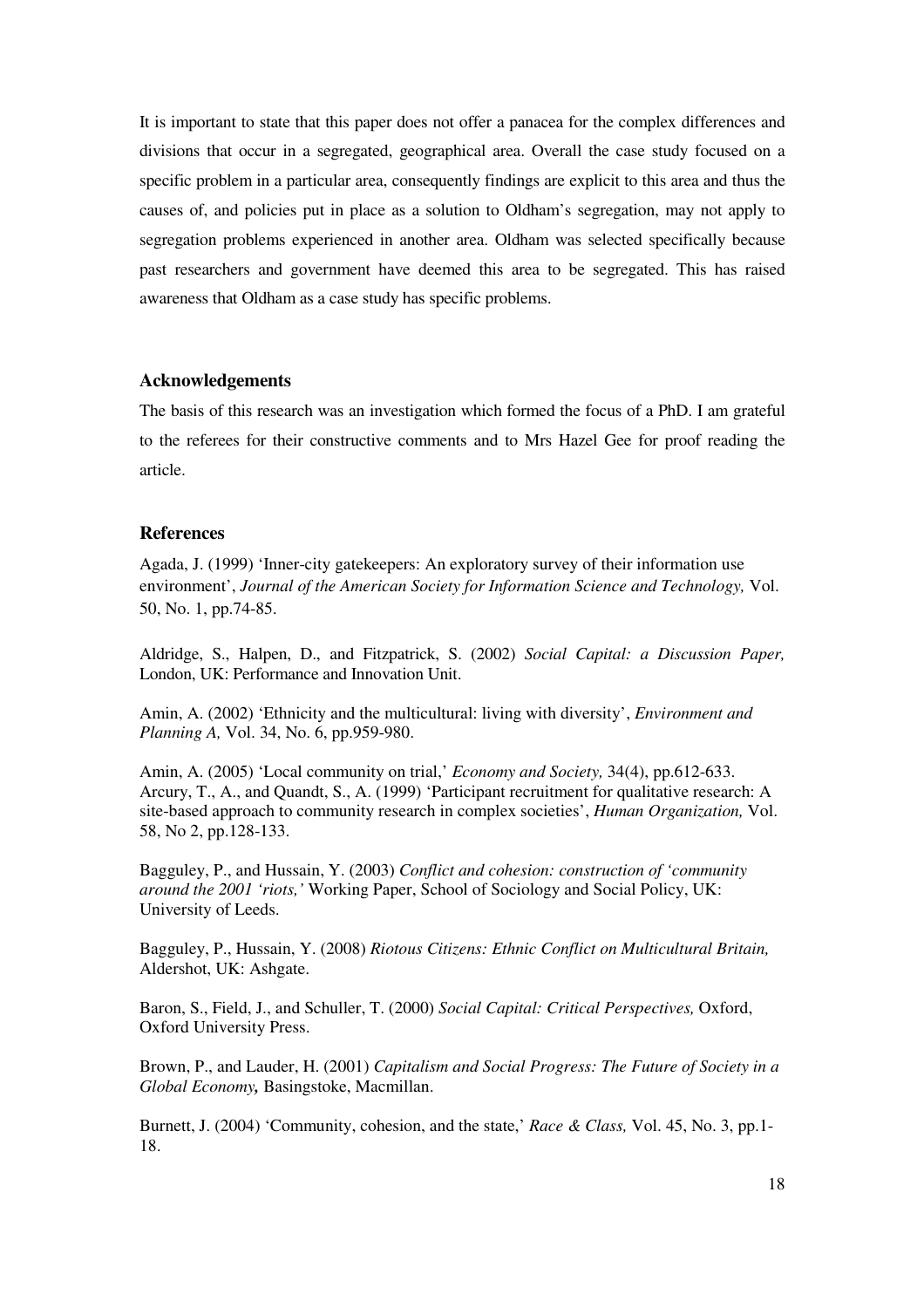Burnett, J. (2007) 'Community Cohesion: a new framework for race and diversity,' *Race & Class,* Vol. 48, No. 4, pp.115-118.

Cantle, T. (2001) *Community Cohesion: A Report of the Independent Review Team,* London, UK: Her Majesty's Stationery Office.

Cantle, T. (2005) *Community Cohesion,* Basingstoke, UK: Macmillan.

Cantle, T. (2006), *Review of Community Cohesion in Oldham Final Report: Challenging Local Communities to Change Oldham*, Institute of Community Cohesion, University of Coventry, UK: Coventry.

Cheong, P., H., Edwards, R., Goulbourne, H. and Solomos, J. (2007) 'Immigration, social cohesion and social capital: A critical review,' *Critical Social Policy,* Vol. 27, No. 1, pp.24- 49.

Clarke, T. (2001) *Burnley Speaks, Who Listens?,* Burnley, Burnley Task Force. Crow, G., and Allan, G. (1994) *Community Life: An Introduction to Local Social Relations,* London, UK: Harvester Wheatsheaf.

Delanty, G. (2003) *Community,* London, UK: Routledge.

Denham, J. (2001) *Building Cohesive Communities: A Report of the Ministry Group on Public Order,* London, UK: Her Majesty's Stationery Office.

Department for Transport, Local government and the Regions. (2001) *Strong Local Leadership: Quality Public Services.* London, UK: Her Majesty's Stationery Office.

Flint, J., and Robinson, D. (2008) *Community Cohesion in Crisis? New Dimensions of Diversity and Difference,* Bristol, UK: Policy Press.

Gilchrist, A. (2004) *Community Development Foundation,* Bristol, UK: Policy Press.

Field, J. (2003) *Social Capital,* London, UK: Routledge.

Foley, P., and Martin, S. (2000) 'A new deal for the community? Public participation in regeneration and local service delivery,' *Policy & Politics,* Vol 28, No. 4, pp.479-491.

Hansard. (2001) 'Local government white paper,' London, House of Commons, Web link: www.theyworkforyou.com/debates Date Accessed: 26<sup>th</sup> April 2008.

Harrison, M., L. (2005) *Integration and Social Sustainability: Developing a Substitute for Top-Down Delusion of Community Cohesion Strategy and Creating Appropriate Research,*  Working Paper, School of Sociology and Social Policy, UK: The University of Leeds.

Higgins, D., L., O'Reilly, K., Tashima, N., Crain, C., Beeker, C., Goldbaum, G., Elifson, C., S., Galavotti, C., and Guenther-Grey, C. (1996) 'Using formative research to lay the foundation for community level HIV prevention efforts: an example from the AIDS community demonstration projects,' *Public Health Reports,* Vol. 111, No. 1, pp.28-35.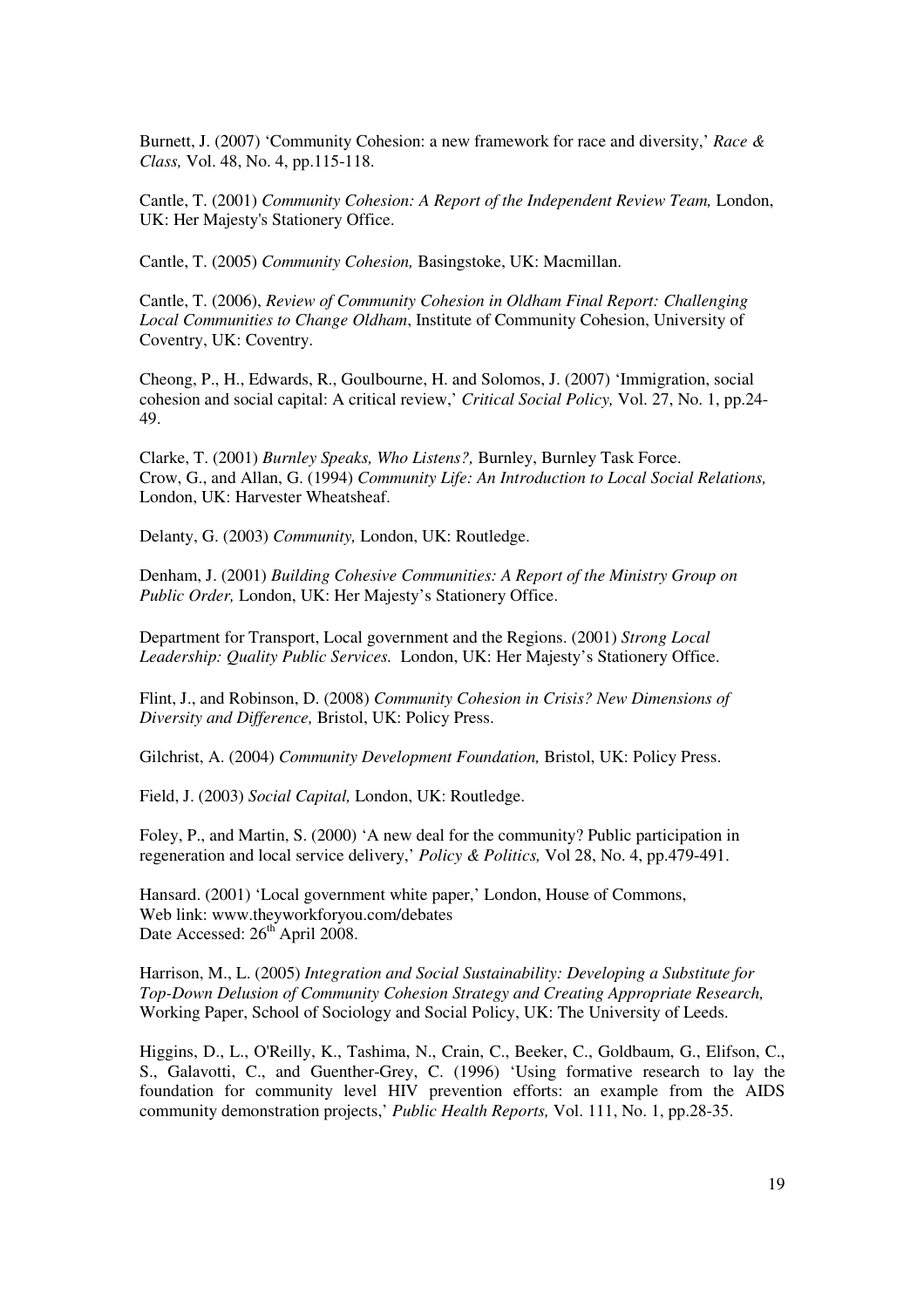Jackson, I. (2005) 'Oldham: Separate Development,' In Shakur, T. (ed) *Cities in Transition: Transforming the Global Built Environment,* Cheshire, UK: Open House Press, pp.167-175.

Imrie, R., and Raco, M. (2003) 'Community and the changing nature of urban policy', In Imrie, R., and Raco, M. (eds) *Urban Renaissance: New Labour, Community and Urban Policy,* Bristol, UK: Policy Press, pp.3-36.

Kearns, A. (2003) 'Social capital, regeneration and urban policy,' In Imrie, R., Raco, M. (eds) *Urban Renaissance?: New Labour, Community and Urban Policy,* Bristol, UK: Policy Press, pp.37-60.

Kearns, A., and Forrest, R. (2000) 'Social cohesion and multilevel urban governance', *Urban Studies,* Vol. 37, No. 5-6, pp.995-1017.

Kundnani, A. (2002) 'The death of multiculturalism,' *Race and Class,* Vol. 43, No. 4, pp.67-72.

Kundnani, A. (2005) 'The Politics of a Phoney Britishness,' *Guardian*, 21 January.

Kundnani, A. (2007) *The End Of Tolerance: Racism in 21st Century Britain,* London, UK: Pluto Press.

Lauder, H., Brown, P., Dillabough, J.A., and Halsey, A.H. (2006) *Education, Globalization and Social Change,* Oxford, UK: Oxford University Press.

Liddle, J. (2007) 'Challenges to democratic legitimacy, scrutiny, accountability in the UK national and local state,' *Public Administration Quarterly,* Vol. 31, No. 4, pp.397-428.

Lowndes, V., and Wilson, D. (2001) Social Capital and Local Governance: Exploring the Institutional Design Variable,' *Political Studies*, Vol 49, No. 4, pp.629-647.

MacGillivray A. (2002) *The glue factory – social capital, business innovation and trust*, London, UK: New Economics Foundation for the Association of Chartered Certified Accountants.

Maloney, W., Smith, G., and Stoker, G. (2000) 'Social capital and urban governance: adding a more contextualized 'Top-down' perspective,' *Political Studies*, Vol. 48, No. 4, pp.802-820.

Markusen A. (2003) 'Fuzzy concepts, scanty evidence, policy distance: the case for rigour and policy relevance in critical regional studies,' *Regional Studies,* Vol. 37, No. 6&7, pp.701-717.

Mayer, M. (2003) 'The onward sweep of social capital: causes and consequences for understanding cities, communities and urban movements,' *International Journal of Urban and Regional Research,* Vol. 27, No. 1, pp.110-132.

McGhee, D. (2003) 'Moving to 'our' common ground – a critical examination of community cohesion discourse in twenty-first century Britain', *The Sociological Review,* Vol. 51, No 3, pp.376-404.

McGhee, D. (2006) 'Getting 'Host' communities on board: finding the balance between 'managed migration' and 'managed settlement' in community cohesion strategies' *Journal of Ethnic and Migration Studies,* Vol 32, No. 1, pp.111-127.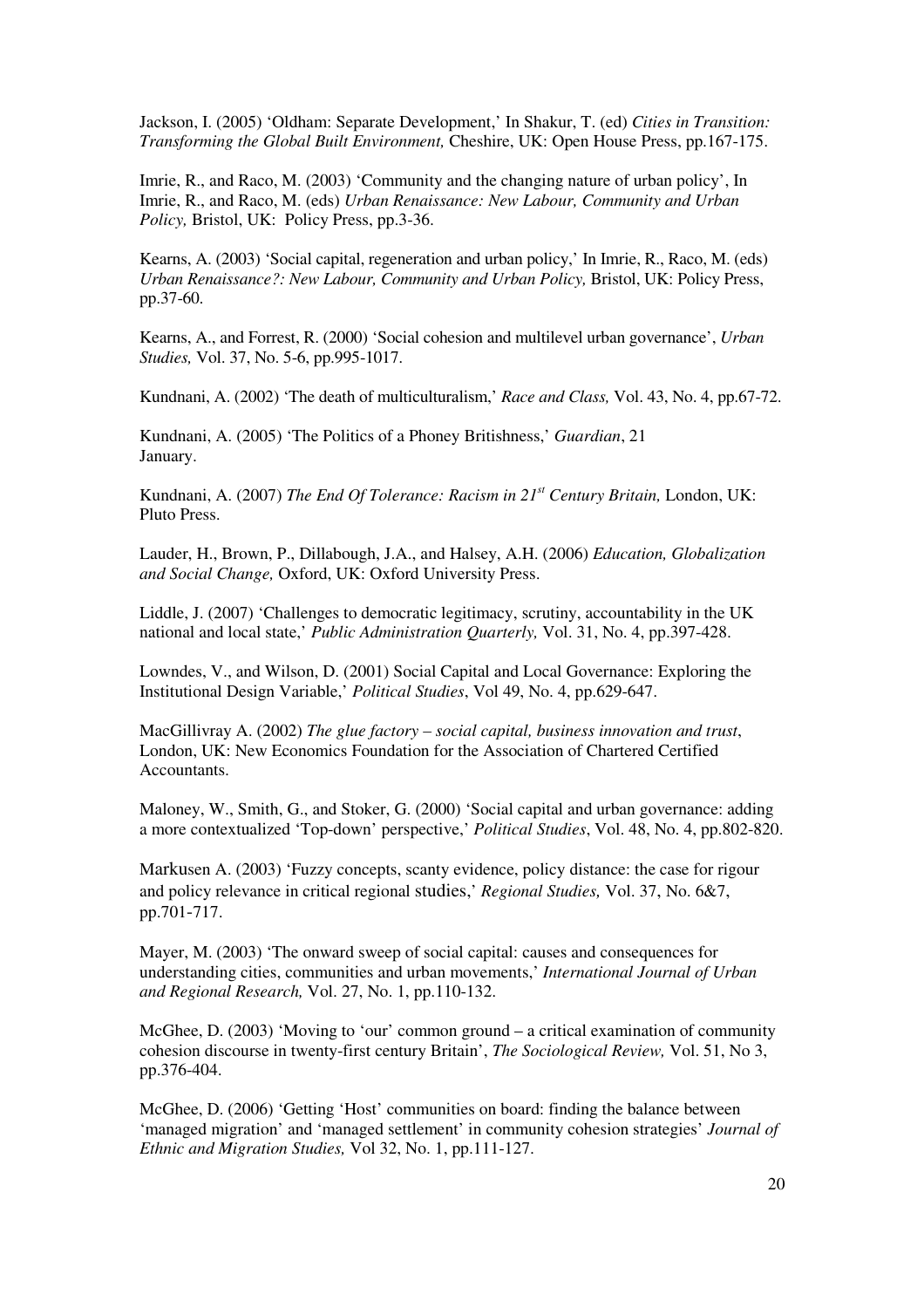Miles, M., B., and Huberman, M., A. (1994) *Qualitative Data Analysis,* London, UK: Sage.

Modood, T. (2007) *Multiculturalism,* Cambridge, UK: Polity Press.

Oldham Metropolitan Borough Council. (2002) *Oldham's Community Strategy,* UK: Oldham.

Oldham Metropolitan Borough Council. (2005) *Planning for Sustainable Communities 2005- 2020,* Oldham, UK.

Oldham Beyond. (2004a) *The Heart of Oldham: A Masterplan for Oldham Town Centre,*  Manchester, UK: Urbanism, Environment Design.

Oldham Beyond. (2004b) *A Vision for the Borough of Oldham,* Manchester, UK: URBED.

Oldham Metropolitan Borough Council. (2002) *Oldham's Community Strategy,* Oldham, UK.

Oldham Metropolitan Borough Council. (2005) *Planning for Sustainable Communities 2005- 2020,* Oldham, UK.

Ouseley, H. (2001) Community Pride Not Prejudice, Making Diversity Work in Bradford, Bradford, UK: Bradford Vision.

Parketh, B. (2000) *Rethinking Multiculturalism: Cultural Diversity and Political Theory,* Basingstoke, UK: Macmillan.

Pratchett, L. (2004) 'Local autonomy, local democracy and the 'New Localism,' *Political Studies,* Vol. 52, No. 2, pp.358-375.

Putnam, R., D. (1993) *Making Democracy Work: Civic Traditions in Modern Italy*, US: Princeton University Press.

Putnam, R., D. (1995a) 'Tuning in, tuning out: the strange disappearance of social capital in America,' *Political Science and Politics*, Vol 28, No. 4, pp.664–83.

Putnam, R., D. (1995b) 'Bowling alone: America's declining social capital,' *Journal of Democracy*, Vol. 6, No. 1, pp.65–78.

Putnam, R., D. (2000) *Bowling Alone: The Collapse and Revival of American Community,*  New York, NY: Simon Schuster.

Putnam, R., D. (2007) 'E Pluribus Unum: diversity and community in the Twenty First Century,' *Scandinavian Political Studies Journal,* Vol. 30, No. 2, pp.137-174.

Rao, S., and Perry, C. (2003) 'Convergent interviewing to build a theory in under-researched areas: principles and an example investigation of Internet usage in inter-firm relationships', *Qualitative Market Research: An International Journal,* Vol. 6, No 4, pp.236-247.

Reeves, C. (2010) 'A difficult negotiation: fieldwork relations with gatekeepers', *Qualitative Research*, Vol. 10, No. 3, pp.315-331.